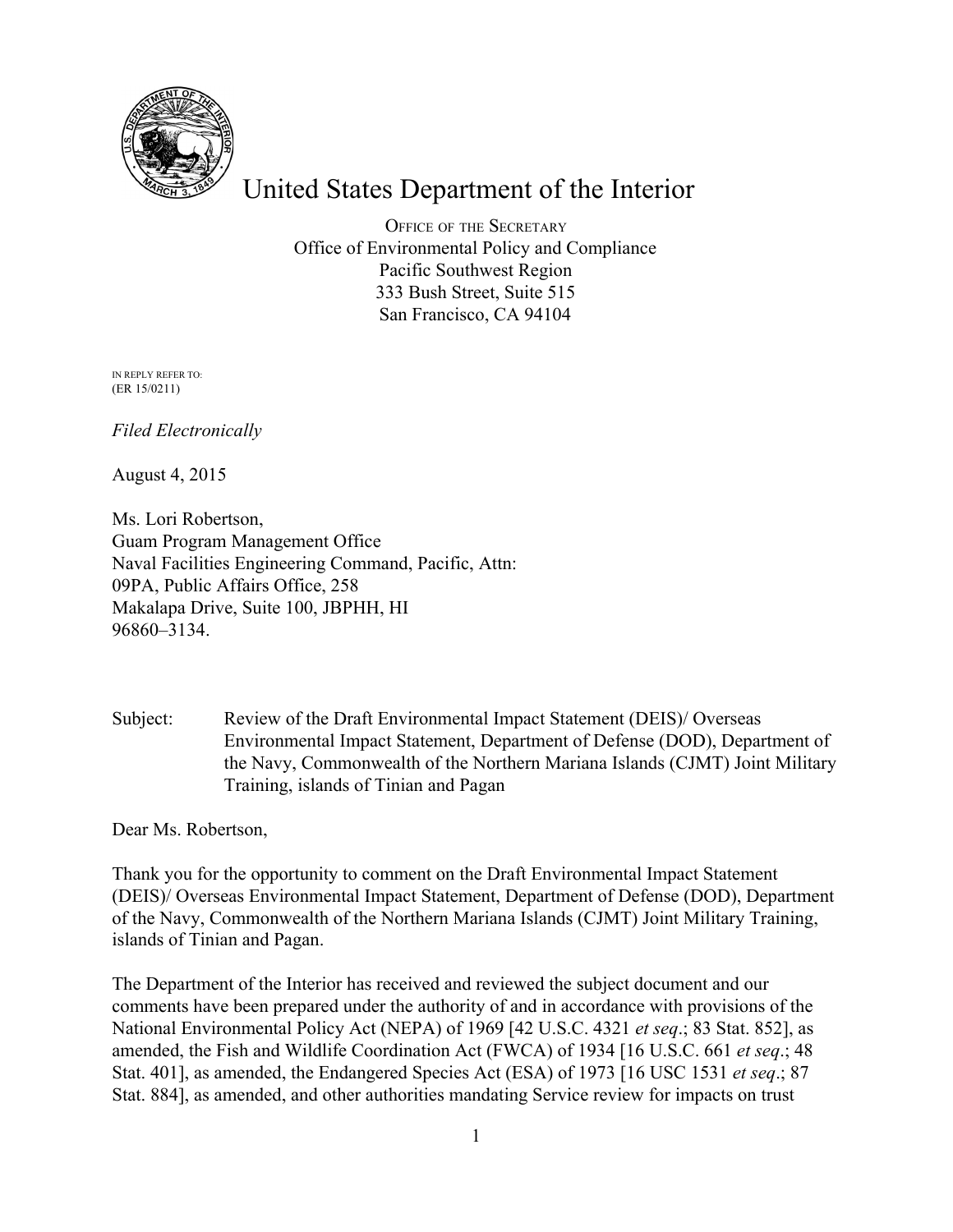resources.

The Department has the following comments for your consideration:

## **Terrestrial Habitat**

#### *General Comments*

The National Park Service (NPS) represents the Secretary of the Interior for the National Natural Landmarks program and the National Historic Landmarks program, and is charged by the Secretary with the administration of the Historic Preservation Fund Grants program in Micronesia. The Tinian Landing Beaches, Ushi Point and North Fields National Historic Landmark are located on Tinian Island.

We appreciate the efforts that the Department of Defense (DoD) has made to share information on the proposed actions, in particular the historical and archaeological data. Additionally, DoD's work to document Traditional Cultural Properties is acknowledged as particularly helpful. DoD staff have been willing to listen and compromise as the National Historic Preservation Act (NHPA) Section 106 Consultation has continued for the last several months. Some of the concerns conveyed by consulting parties during the consultation have been addressed to some degree in the current proposed actions.

On the other hand, the U.S. Fish and Wildlife Service has had limited dialogue with DoD about this proposed action and notes that formal consultation under the Endangered Species Act (ESA) has not been officially initiated. In section ES.3.2 Agency Consultation, the statement that various consultations are underway are assumed to represent that early technical assistance has been provided by FWS. To date, FWS records show the DoD has only sent a request for adequacy with a species list for the proposed action. No communication has occurred as it relates to potential effects on migratory bird species.

We believe that the current level of military training on Tinian is sustainable, maintaining the integrity of the National Historic Landmark (NHL). We believe the No Action Alternative is the only proposed action on Tinian that would not significantly impact the cultural and natural resources. In the No Action Alternative, DoD training and activities on Tinian would continue within the current approved plans and actions.

However, all alternatives, excluding the no action alternative, utilize most sea turtle nesting beaches on both Tinian and Pagan. As the project moves forward to the FEIS phase, we recommend DoD evaluate additional alternatives especially those which reduce impacts to sea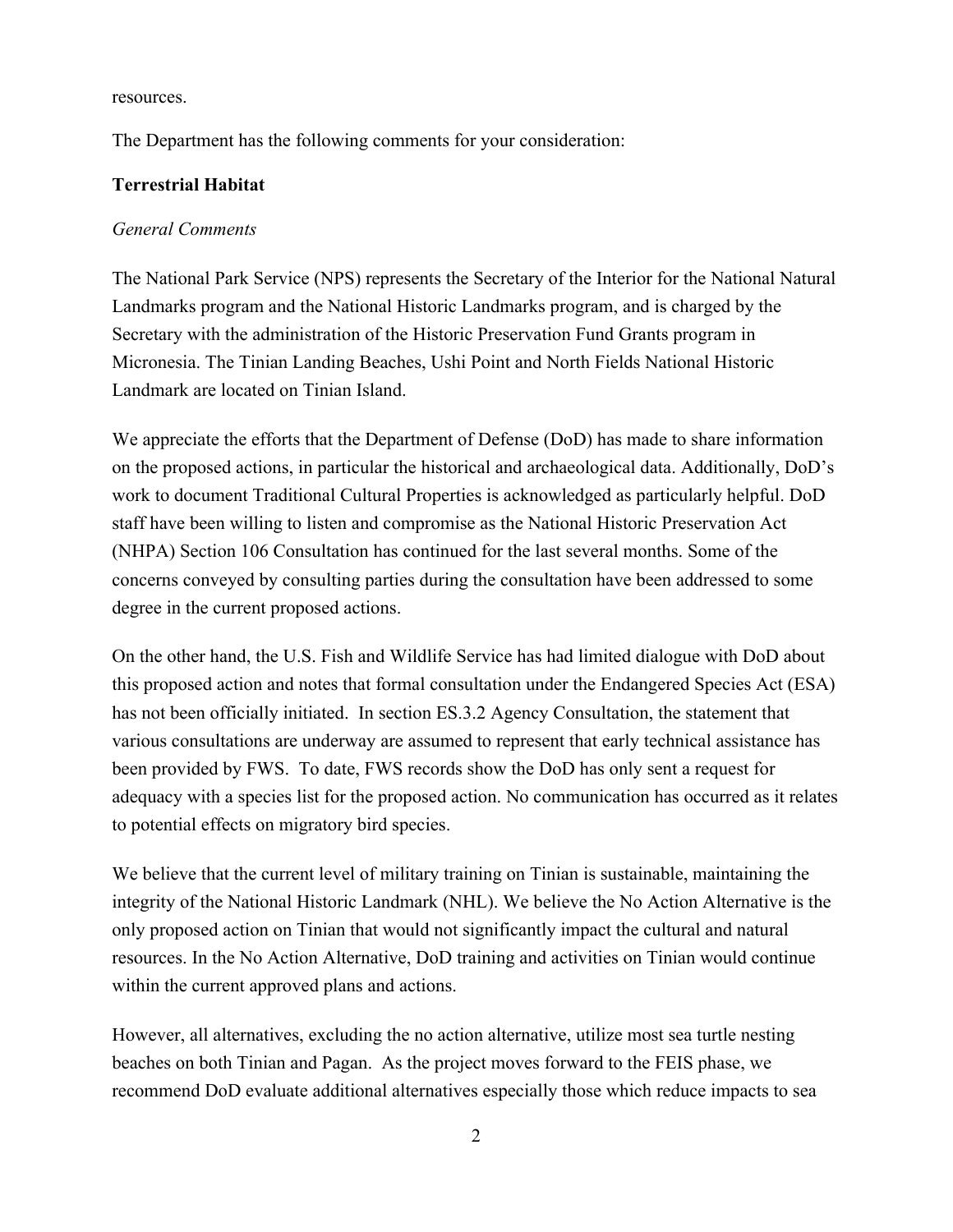#### turtle nesting beaches.

We recommend that additional clarification of the proposed actions be included in the Final Environmental Impact Statement (FEIS). In general we find that the proposed action is not described in enough detail to provide a sound basis for analyzing the effects of the actions through the full life cycle of the proposed action.

#### *Ammunition*

Although specific types of training will vary, we recommend that the estimated annual maximum values for rounds of ammunition fired at each range be provided in the FEIS. Maximum values should also be provided for flights and other sources of noise disturbance.

We suggest that DoD use only "green ammunition" for their small arms training, for any of the actions that may be approved. NPS has over 12 years' experience as do several other federal agencies, with green ammunition that does not include lead and copper that can leach into the environment and be ingested by wildlife. Bird species are particularly susceptible to lead poisoning. Please contact the Federal Law Enforcement Training Center (FLETC) for further information on green ammunition.

#### *Impacts*

The DEIS contains limited information both for Tinian and Pagan on how impacts will be mitigated. Specifically the DEIS does not adequately address the loss of acres associated with the 937ac (379 ha) Federal Aviation Administration (FAA) mitigation site. Additionally, potential mitigation proposed via reforestation or enhancement of 6.3 ac (2.5 ha) of limestone forest habitat and possible enhancement of an unspecified amount in other habitats (described throughout the document, but summarized in Table 4.9-11) on Tinian is not sufficient to mitigate impacts from the removal of 1,883 ac (762 ha) of forested and herbaceous scrub habitats proposed for the preferred alternative (Alternative 2).

On both islands, all training alternatives call for extensive leveling of ground and clearing of vegetation. These can only be accomplished by use of tracked, blade vehicles such as dozers. Dozer actions are likely to damage unknown resources including archaeological sites where integrity, resources, and information will be lost forever. We do not believe the DEIS adequately addresses how these resources will be documented or their damage mitigated. Loss of forest habitat on Tinian and Pagan due to construction and vegetation clearing and operational impacts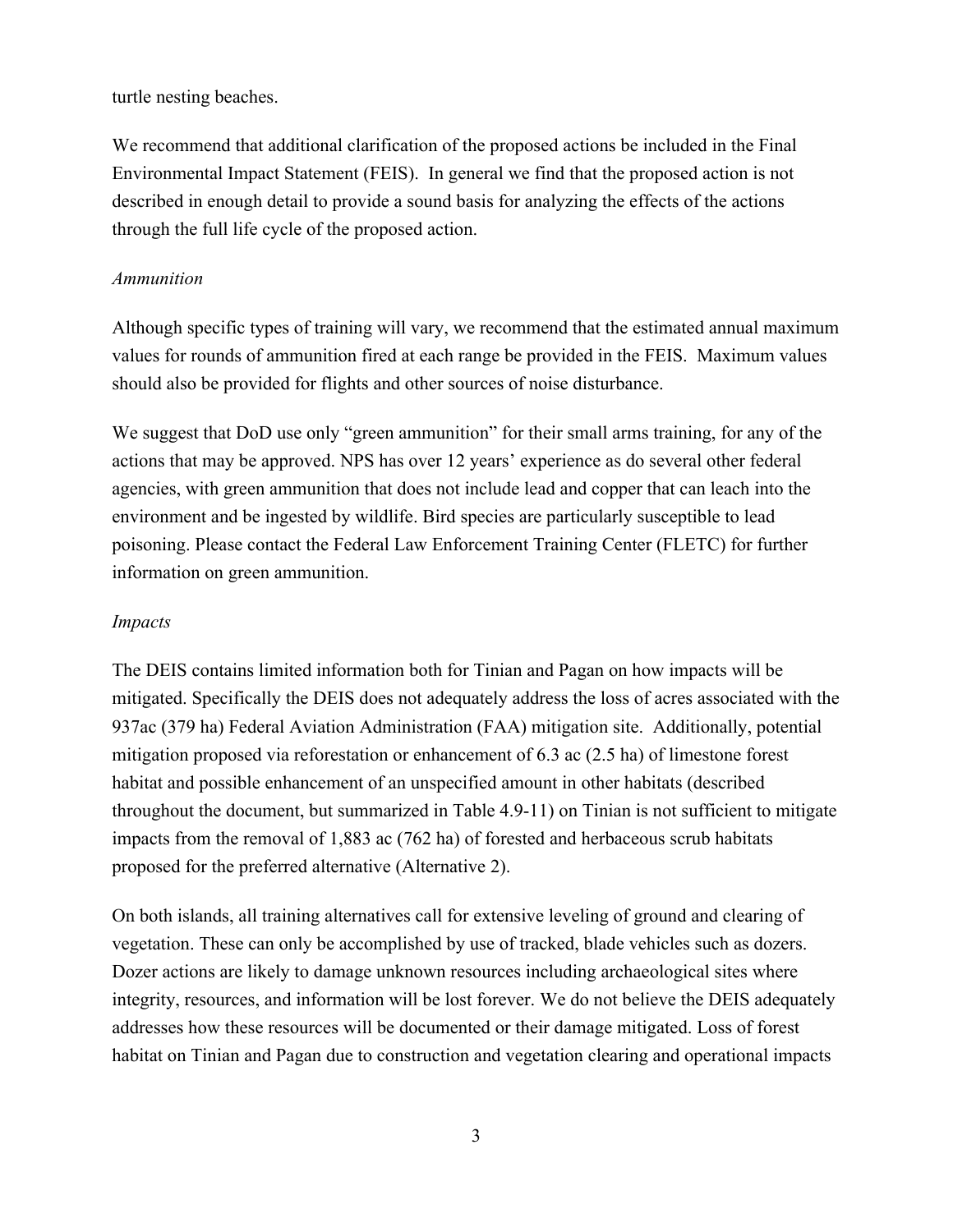will cause significant negative impacts to natural resources.

Decreases in populations of native species are unlikely to be mitigated by any action other than the No Action alternative. We recommend the FEIS include a larger area of mitigation with a detailed mitigation plan that describes how enhancement will be implemented and includes monitoring and adaptive management to ensure success.

We recommend reforestation and enhancement of limestone forest habitat and enhancement of an unspecified amount of other habitats on Tinian for potential mitigation as per FWS' earlier comments (letter dated May 10, 2013) for the CJMT Notice of Intent. We recommend significant and practical commitments to mitigation with assurances, in keeping with the 2011 Mitigation Guidance provided by the Council on Environmental Quality (CEQ).

This includes specific plans for how enhancement will be implemented with monitoring and adaptive management to ensure success to mitigate for impacts to these habitats, given the selected alternative.

Please include the benefits of feral goat removal in the FEIS and include more detail on how they will be eradicated, and how these activities will avoid or minimize disturbance to native species (e.g., fruit bats or megapodes). Further, please include a description of how these efforts will be maintained. We suggest DoD provide a commitment to ungulate control, fencing and eradication for forest enhancement areas in the FEIS.

It is not possible to know the actual overall impacts that will occur to natural resources over the years when the training is taking place after the ROD. To account for the impacts of different amounts and kinds and places of training as they change and of unforeseen invasive species' impacts, and for related changes in conditions of living resources, we recommend that the FEIS include the provision for adaptive management. Periodic reviews of conditions of the living resources at the islands containing training areas should be made by qualified scientists with options to change training plans in response to changes documented by these reviews.

#### *Green and hawksbill sea turtles (Chelonia mydas and Eretmochelys imbricata)*

Baseline information in the DEIS on green and hawksbill sea turtle (collectively, sea turtles) nesting beaches in the proposed area is lacking, especially for Pagan. Neither DoD, nor CNMI resource agencies have regular monitoring data for sea turtle nesting on Pagan, and recent surveys to support this DEIS did not adequately determine the use of Pagan beaches by nesting sea turtles. Tinian beaches within the Military Lease Area (MLA) have been monitored monthly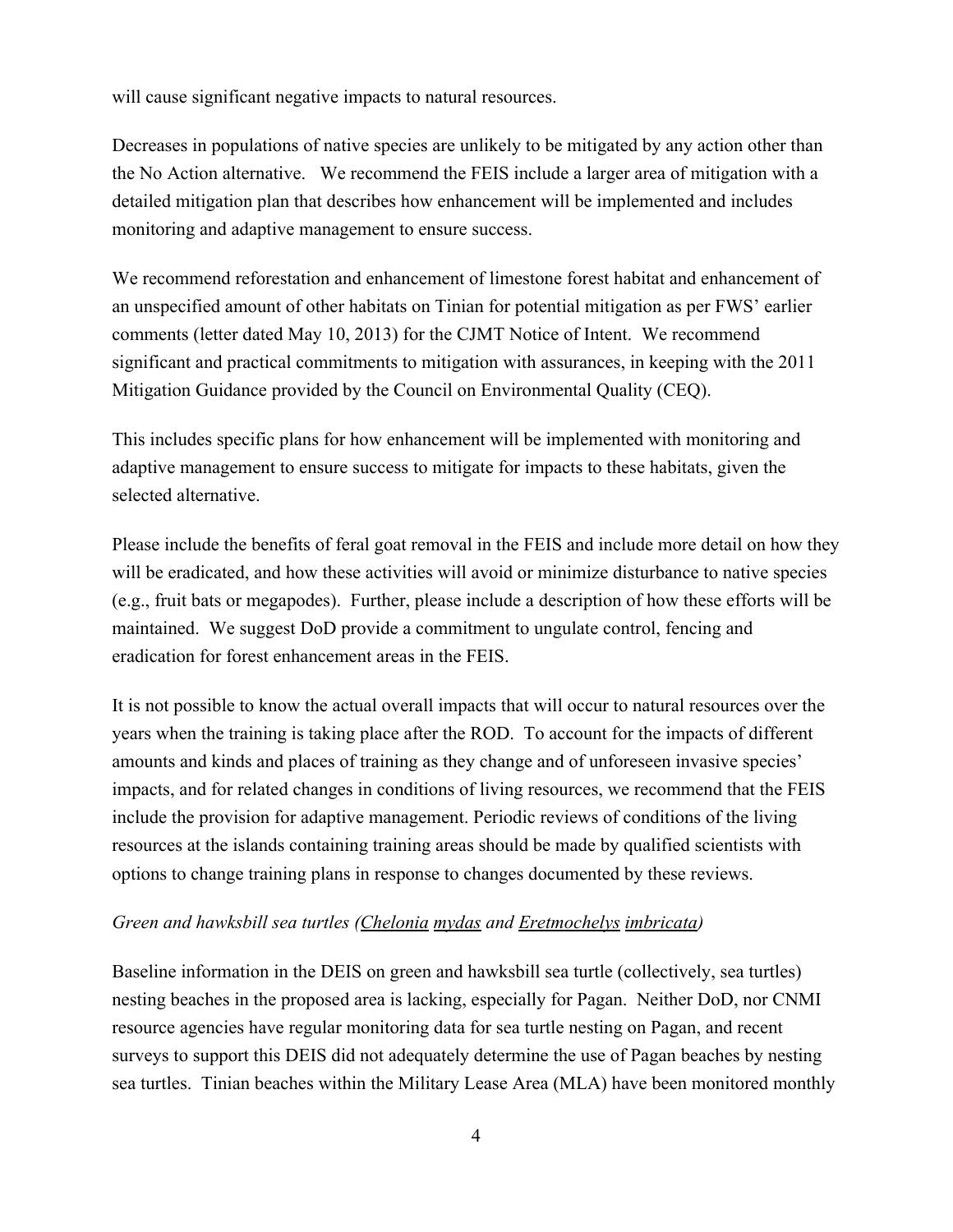by the U.S. Navy, but only data between 1998 and 2007 are examined in Appendix M4, which summarizes sea turtle nesting information from Tinian.

Discussion in Appendix M4 acknowledges a discrepancy between U.S. Navy surveys and CNMI Department of Lands and Natural Resources (DLNR) surveys, with CNMI DLNR surveys estimating more nests. To better understand the effects of the proposed action, please include data from both CNMI and U.S. Navy surveys. We recommend that additional surveys be conducted on Pagan to gather baseline information that will allow for impacts analysis and determination of commensurate mitigation.

Endangered hawksbill sea turtles (Eretmochelys imbricate) and threatened green sea turtles (Chelonia mydas) of the population segment of the Central West Pacific can reasonably be assumed to be present at Tinian and Pagan. All alternatives in the DEIS for both Tinian and Pagan, utilize multiple sea turtle nesting beaches for military training activities which will likely result in significant impacts to nesting sea turtles by altering beach topography and incurring regular human disturbance.

Table 2.42 estimates over 2,000 cartridge casing landings will occur on Tinian beaches annually with any alternative, but does not specify how these will be distributed by beach. Please include this information in the FEIS. We recommend the DoD consider an alternative that consolidates their activities to fewer beaches, and implementing monitoring and conservation measures that will benefit sea turtles on unused beaches or on beaches where no vehicle training will occur.

Suggested mitigation of monitoring and protecting turtle nests seem futile when the up to 2,000 proposed landings per year on Tinian beaches and construction of a ramp at Unai Chulu will eliminate turtles from nesting.

On Pagan, the DEIS concludes there are no sea turtle nesting beaches, from only a single set of observations limited to July of 2013. Sea turtles on other Mariana Islands are known to nest in other months. Alternatives to identify which nesting sites are most critical and to exclude these from the proposed activities should be presented in the FEIS. The Green Sea Turtles of the distinct population segment including the Marianas are proposed to be re-listed as "endangered" by USFWS. The FEIS should also consider the cultural importance of turtles to CNMI residents.

There are strong feelings over being restricted by the U.S. Federal Government from all traditional taking of turtles, while the DoD will be allowed new taking by training actions. Consultation with the USFWS on threatened and endangered plants and animals must be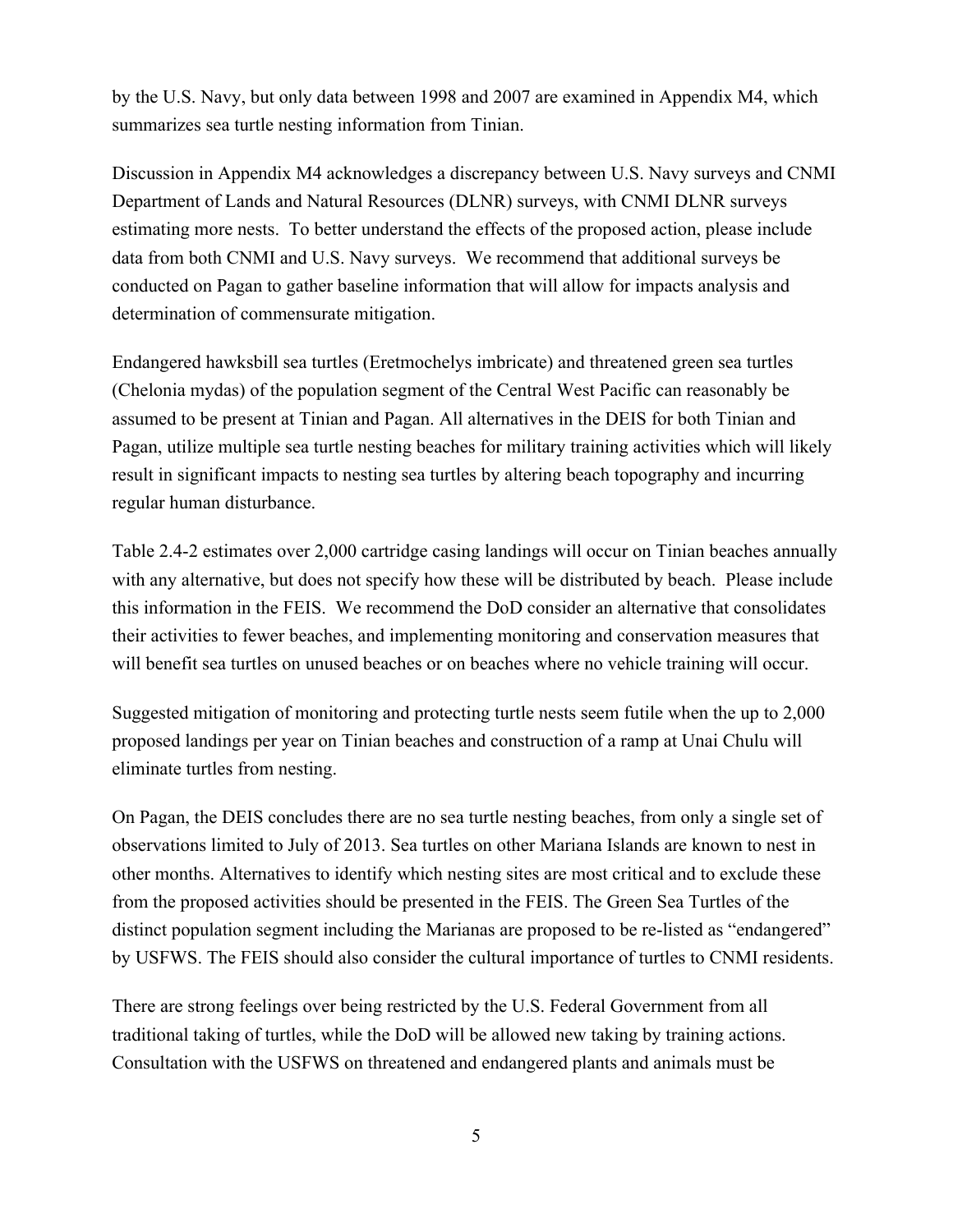completed before the ROD, and concerns of the CNMI DLNR must be addressed in the FEIS.

The proposed buffers around sea turtle nests are not adequately described in the DEIS and therefore it is unclear how avoidance measures will offset impacts to nesting sea turtles and how much mitigation may be necessary. Please describe the proposed buffers more fully in the FEIS, including how buffers will ensure that nests are avoided by vehicles and personnel on foot. While placing 20-foot buffers around detected nests will reduce disturbance to nests and hatchlings, ongoing training activities on beaches, and in near-shore waters, will likely disturb nesting females and decrease their nesting activities.

We recommend the FEIS provide clarification and a definition of "pre-hatch hole," which is mentioned in one of the proposed mitigation measures for sea turtles. Increasing the frequency of monitoring to at least weekly during nesting season will provide necessary information to infer the age of nests and whether they have hatched instead of trying to discern a "pre-hatch" hole" on a nest. If monitoring only occurs prior to training activities in addition to the proposed monthly monitoring, the DoD will not be able to determine when nests are laid or hatched, and therefore will be unable to determine if nests remain in use or are no longer active.

It is unclear from the information provided how the proposed buffers will be maintained while nests are active. We recommend that buffers stay in place until nests are known to have hatched. Monitoring should be conducted weekly, at a minimum, to determine the age of nests so avoidance and minimization measures can be implemented. In the FEIS, please clarify what type of nest avoidance will be needed, and how nests will be monitored.

Green sea turtles (*C. mydas*) in the Mariana Islands are currently proposed to be uplisted from threatened to endangered (NMFS and USFWS 2015). Only about 6,500 nesting females are thought to be present within the distinct population segment (DPS) that includes the Mariana Islands, in addition to Micronesia (referred to as the Central West Pacific DPS) (NMFS and USFWS 2015). The beaches on Tinian and Pagan may be important to the recovery of this DPS, which is already at a relatively low number. We recommend the FEIS evaluate the importance of these beaches to the DPS as a whole, and the impact the proposed action will have on the recovery of the Central West Pacific DPS for green sea turtles.

#### *Mariana common moorhen (Gallinula chloropus guami)*

The DEIS states that impacts to Mariana common moorhen are less than significant (LSI). Considering peak noise levels that would reach Lake Hagoi, impacts to the Mahalang complex, and peak noise levels that would reach the Bateha wetlands, we believe significant impacts are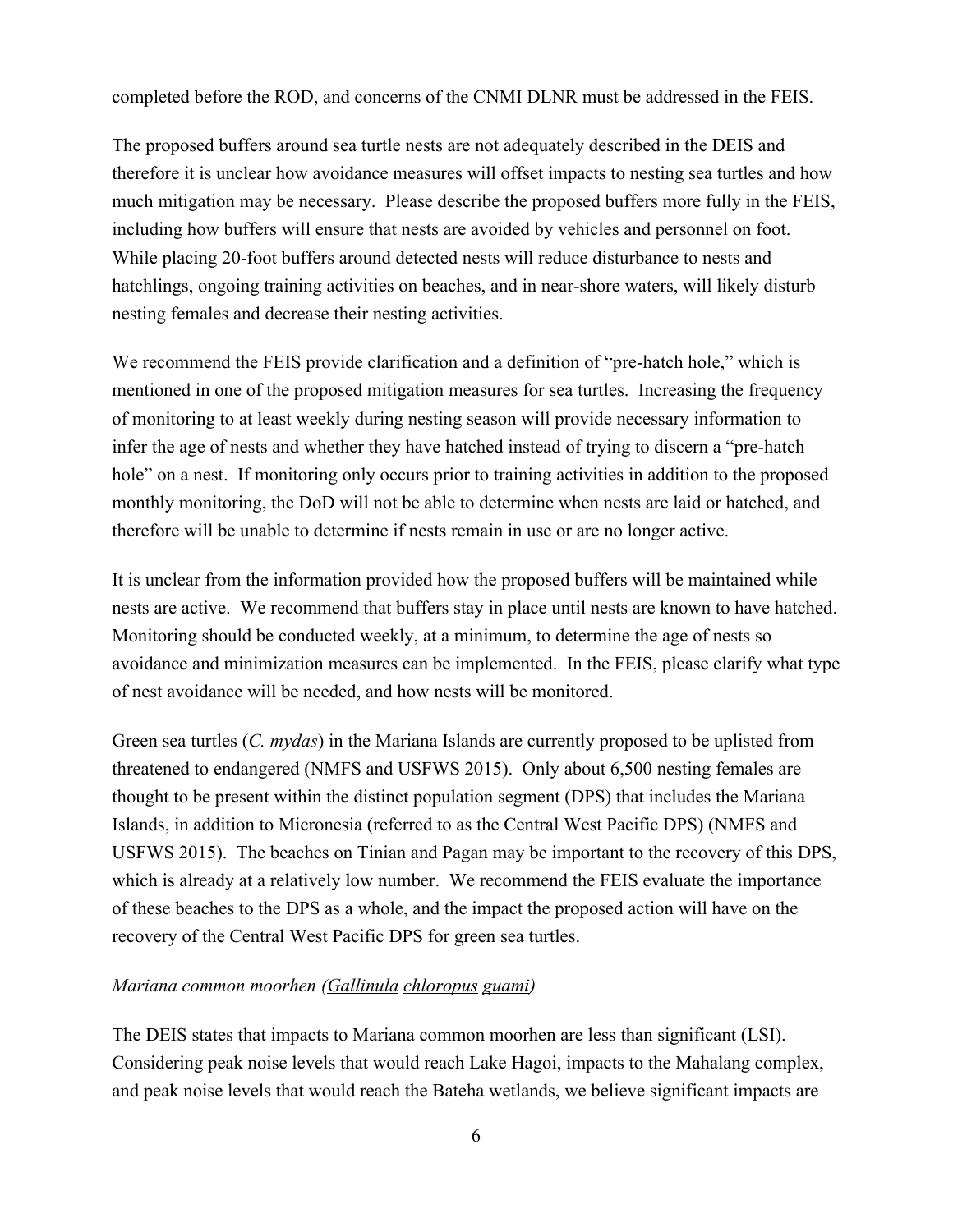possible. Information in the DEIS is not sufficiently detailed to make a determination on the possible significance of impacts. In the FEIS, please provide a more detailed analysis of noise levels, the latest scientific literature on impacts of noise to this or a similar species, and of the possible habituation of this or a similar species to live-fire training activities.

Noise levels from the proposed action may negatively affect the Mariana common moorhen on Tinian. This species is wary, seldom venture out into open water, and prefer vegetated edges of wetlands (Baker 1951, p. 129). Due to their relatively secretive behavior, moorhen vocalization is a very important factor in the location and identification of other Mariana common moorhens, territory defense, mate attraction, and feeding. Complex and varied calls are common in this species (Taylor 1998, p.492).

If these calls are masked by anthropogenic noises, communication between birds will be hampered and can have serious consequences in direct negative fitness consequences (Slabbekoorn and Ripmeester 2007). For example, masking of communication necessary for territory defense and mate attraction may have a negative impact on reproductive success and exclude birds from otherwise suitable habitat (Halfwerk et al. 2011, p. 210).

Noise generated by large-caliber weapons would expose moorhens at Lake Hagoi, to 77 decibels C-weighted day-night average sound level, and 124 decibels and 135 decibels peak during neutral and unfavorable weather conditions, respectively. These noise levels at Lake Hagoi could limit the use of this wetland by moorhens. Lake Hagoi is considered primary habitat for the Mariana common moorhen, and the use of this wetland by this species is essential to its recovery (USFWS 1994).

For effects to be adequately determined, please include in the FEIS the frequency of weapon discharge over the 20 weeks, and note particularly the frequencies during breeding periods.

Use of the seasonal wetlands by Mariana common moorhen on Tinian also may be negatively affected by training activities, especially within the Mahalang Complex, in the High Hazard Impact Area. Because wetland habitat is limited, ephemeral wetlands provide new food resources and habitat for Mariana common moorhens (Takano and Haig 2004).

Increased noise from aircraft overflights and landing on the runway directly east of Lake Hagoi and training within and adjacent to seasonal wetlands could negatively affect Mariana common moorhens. In the FEIS, please include an analyses of the potential impacts to the Mariana common moorhen population on Tinian, determine whether or not the effects of the proposed action is LSI, and explain how the proposed action does not preclude meeting the recovery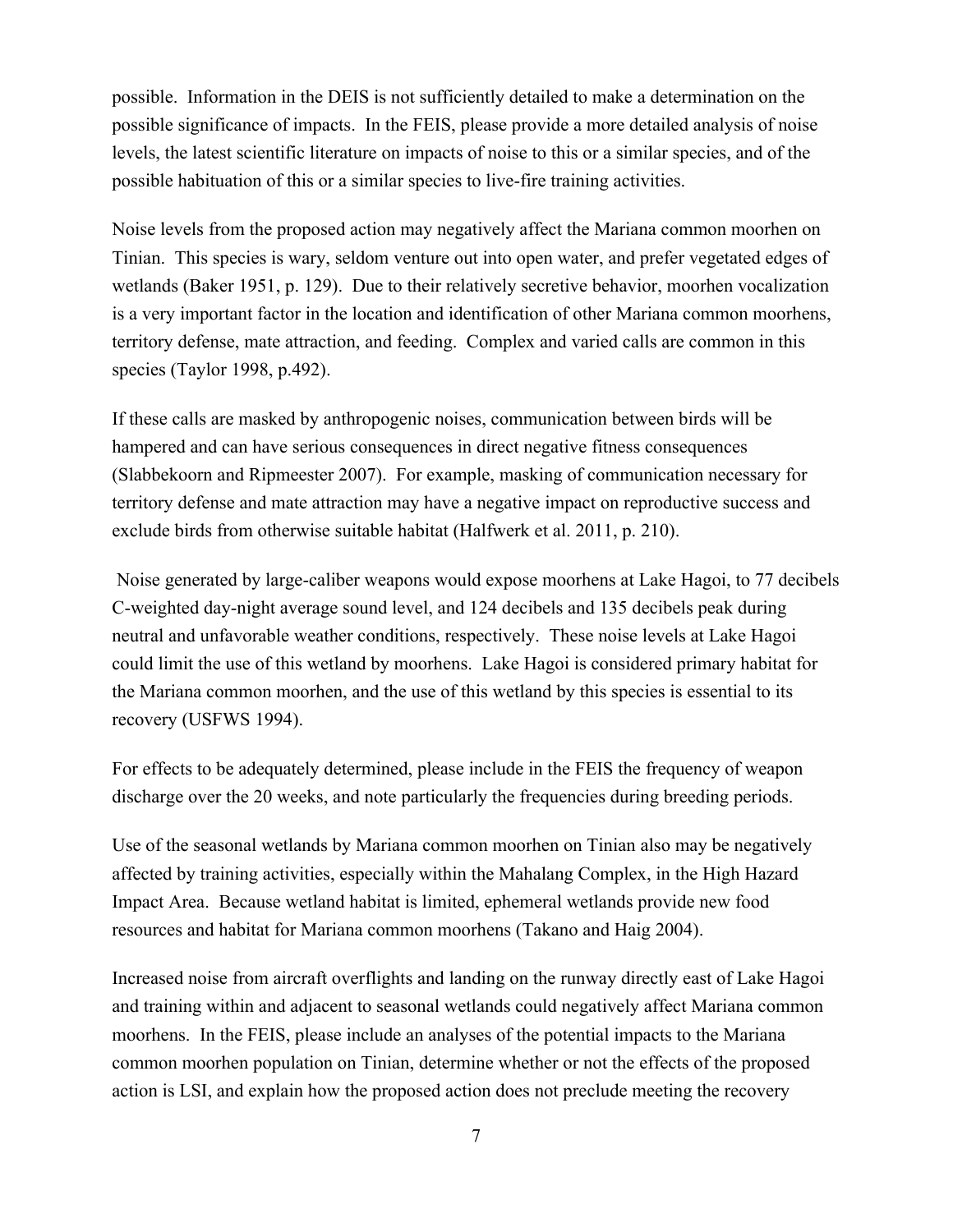objectives for this species.

We recommend maintaining the DoD "No Training Areas" at Lake Hagoi and at the two Bateha wetlands sites. Maintaining these areas would help avoid further impacts to Mariana common moorhens. In addition, the noise disturbance to Mariana common moorhens may need to be mitigated if the results of the analysis we recommended above indicates that such mitigation is necessary. Mitigation should be commensurate with the loss of habitat at Mahalang Complex and described in the FEIS.

#### *Micronesian megapode (Megapodius laperouse laperouse)*

The DEIS states "Megapodes persist on Farallon de Medinilla (FDM) and do not appear to be affected by the noise levels associated with live-fire training and aircraft overflights on that range" (Section 4.9). This may not be accurate as personnel are unable to appropriately survey FDM to accurately determine the status of megapodes due to safety issues on the island. Please include in the FEIS a more thorough analysis of the effect of the proposed training activities on FDM on Megapodes. Also, please include in the FEIS the best management practices that personnel on foot will use to avoid impacts to megapodes and their habitat on the southern portion of Pagan where vehicle use and live-fire training will be prohibited.

Methods of ungulate control are not described in enough detail in the DEIS to evaluate their potential for success. Please provide a more detailed description of the implementation of ungulate control and its outcomes. We recommend DoD work with us to develop a detailed ungulate control plan for inclusion in the FEIS.

#### *Mariana fruit bat (Pteropus mariannus mariannus)*

The preferred alternative for Pagan will largely be concentrated on the northern part of the island. While the largest bat colonies were detected in the southern part of the island, bats are known to forage and roost in the northern part of Pagan as well. Because Pagan harbors the highest number of bats in the northern islands of the CNMI, impact to Pagan bats can negatively affect the recovery prospects of all bats in the northern islands of the Mariana archipelago. The closest population of a comparable size in the Marianas is in Rota, which is likely too far to contribute to emigration to islands north of FDM.

Similar to other resources, the magnitude of this proposed action presents significant challenges to mitigate impacts for bats due to the vast amount of roosting and foraging area encompassed by the military training areas. We suggest that the mitigation challenges could potentially be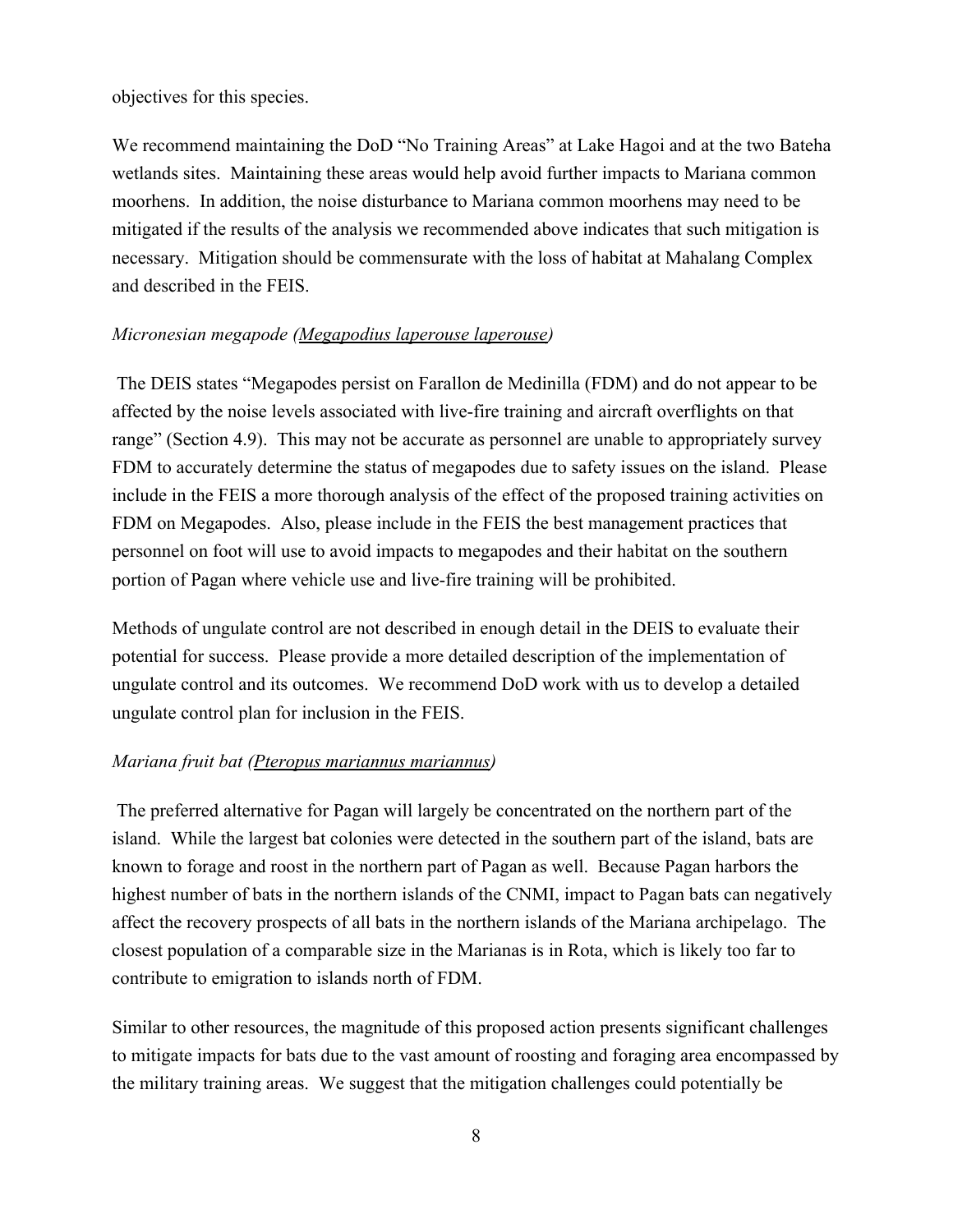addressed in the FEIS by consolidating training into smaller spaces, and expanding conservation and mitigation in areas important to this species. Any proposed mitigation that involves forest enhancement should include out-planting of trees that are known to be appropriate foraging and roosting trees for bats in both Tinian and Pagan.

## *Tinian monarch (Monarcha takatsukae)*

The DEIS estimates the number of Tinian monarchs that would be displaced by construction activities (about 6,600 birds, or 7.2 percent of the total estimated population of 91,420), but does not estimate the number of Tinian monarchs that would be displaced by operations. In the FEIS, please estimate number of birds that will likely be displaced by operations and analyze the effects of such displacement on these birds.

The DEIS refers to a limited number of references and studies that support the conclusion that monarchs may not suffer from major noise disturbance. We recommend the FEIS provide a more robust analysis of the effects of noise disturbance and any other type of effects due to both construction and operations.

The DoD proposes to prepare a Tinian Forest Bird Monitoring and Tinian Monarch Management Plan. Please provide a commitment to implementation of these plans in the FEIS. We further recommend that the FEIS include adaptive management plans and a defined commitment by DoD to address and mitigate declines that are above those that were predicted and analyzed in the FEIS.

## *Other species proposed for listing*

Much of the proposed construction and operations will not include areas with proposed listed plants and invertebrates. However, to ensure the detection of proposed listed plant and invertebrate species that may have been missed on previous surveys and determine if the project may be having impacts to these species, the FEIS should include a commitment to surveys for these species. These surveys should occur on a regular basis and within remaining patches of habitat and near the project footprint, as training continues.

The DEIS states that vehicle use and live-fire training will be prohibited in the southern portion of Pagan and lists other activities that are prohibited in southern Pagan, including "…digging or excavation without prior approval." We recommend that the FEIS include best management practices that will minimize or avoid impact to tree snails and native vegetation for personnel on foot. A more clear description of the type of digging or excavation that may be needed and why,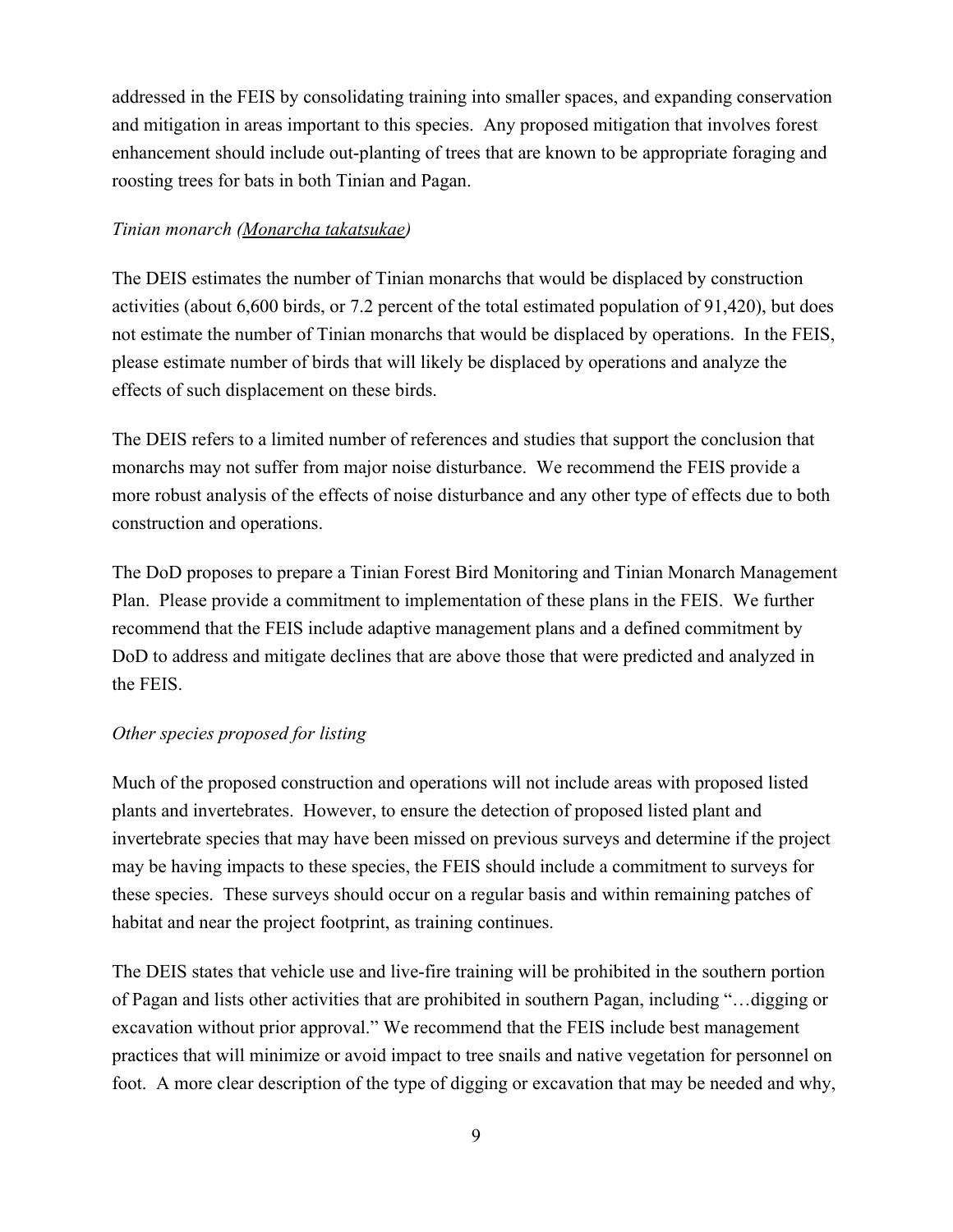including the types of approval that would be necessary should also be included in the FEIS. We recommend that the FEIS describe measures that will be used to minimize disturbance to listed and proposed listed species and their habitats during digging or excavation activities.

## *Migratory Birds*

The DEIS invokes the "Military Readiness Rule" as justification for take of MBTA-protected species. The Military Readiness Rule at 50 CFR 21.15 does not alleviate DoD of the responsibility to fully analyze impacts of the proposed activity to all MBTA-protected species present. The DEIS states that operation of the LTR is a military readiness activity and will have no significant impacts on any MBTA species present, but does not provide the analyses to support that statement.

The DEIS identifies 38 MBTA-protected species on Tinian and 12 on Pagan, but only analyzes impacts to 3 forest birds, grouped together. Impacts to species likely to be affected by this action, including seabirds and shorebirds, should be fully analyzed to determine whether or not those impacts are significant. In particular, the DEIS acknowledges the presence of numerous seabird and shorebird species, including a colony of white terns. These species have potential to be significantly impacted by both the construction and operation phases of the project. We request that the FEIS include a complete analysis of impacts to these species.

The military readiness rule states that authorization for take may be suspended or withdrawn if "… the Armed Forces have not implemented conservation measures…that would significantly reduce take of the migratory bird species affected by the military readiness activity." (50 CR 21.15(b)(2)(i)(B)). The Resource Management Measures listed in Section 4.9.2 do not reduce take of migratory birds that would occur as a result of the proposed action.

We recommend the FEIS include identification and description of proposed conservation measures to reduce take of birds impacted by the proposed action, describe how enhancement will be implemented, and include monitoring and adaptive management to ensure success.

We do not believe the one study on noise impacts quoted in the DEIS is sufficient evidence to claim that there will be no noise impacts to birds from the proposed action. As previously explained for the Mariana common moorhen, noise pollution affects birds in myriad ways, including impacts that would not be important to humans or laboratory animals. Fireworks can be considered analogous to muzzle blast, and have been shown to adversely impact seabirds (Larkin et al 1996, Stephenson et al 2012, Weigand and McChesney 2008).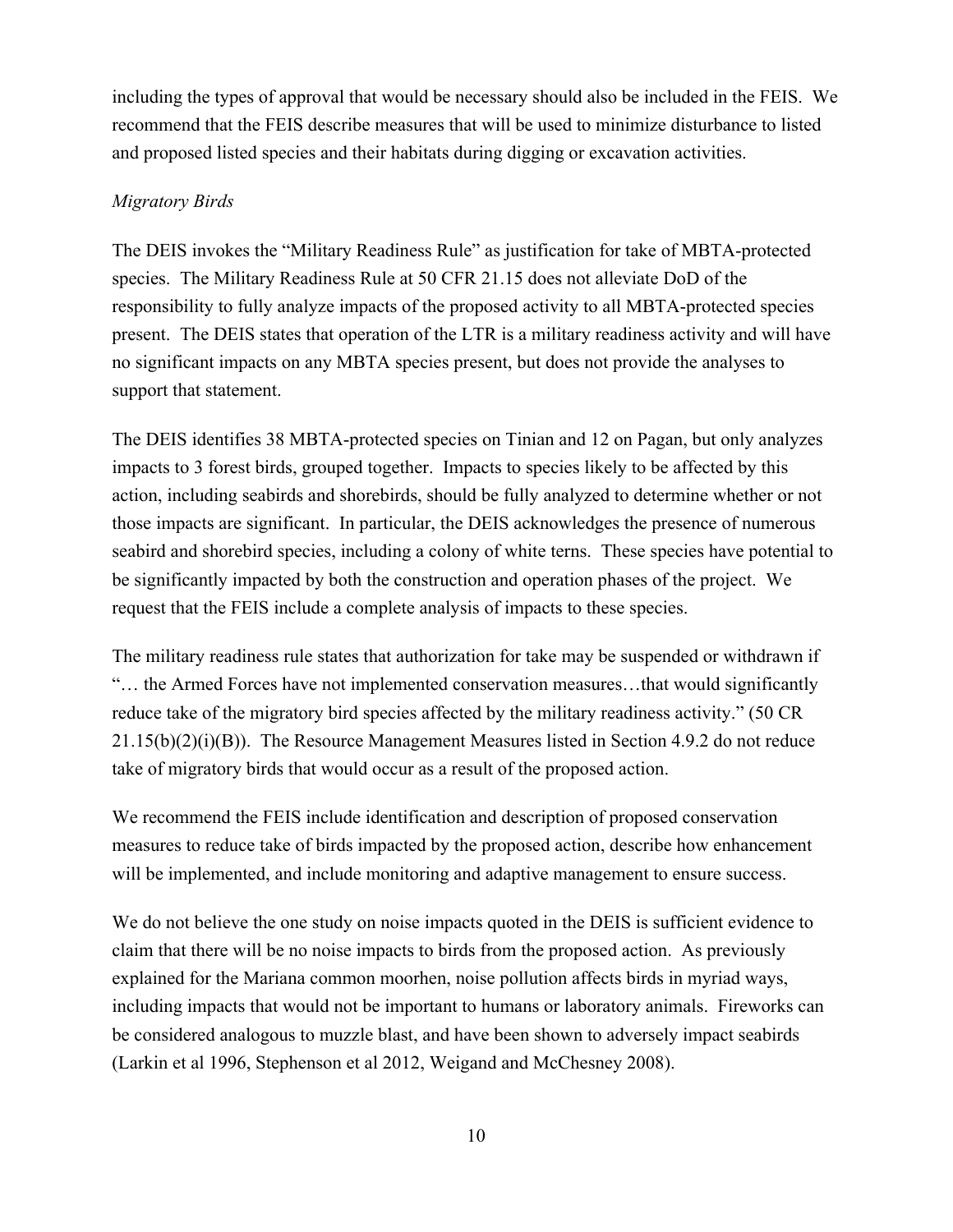Additionally, while there is some evidence that birds can become habituated to certain types of noise, such as pyrotechnics used to haze birds away from crop fields, habituation does not always occur. A comparison of the past and present situation at one shooting range showed that roosting shorebirds still responded to shooting activities, despite the fact that shooting had been going on there for about 40 years (Smit and Visser 1993).

Deleterious effects of chronic noise exposure to birds have been shown to begin at levels as low as 30 decibels, and any noise between 30 and 70 decibels has been shown to elicit avoidance behaviors and to create masking (Bowles 1995, Wright et al 2010). While birds may recover from isolated or infrequent noise occurrences, chronic noise has been shown to be detrimental, and impulsive noise can be more damaging than steady noise.

We recommend that the FEIS contain a more detailed analysis of the noise that will be present at the LTRs, and the associated impacts to MBTA-protected species during the operations phase of the project.

The DEIS acknowledges that "… munitions constituents, in particular heavy metals (i.e., lead, nickel, chromium, cadmium, and copper), do not break down easily and tend to build up in surface soils…", but the potential impacts to birds of lead ingestion are not discussed. Lead poisoning through ingestion of spent ammunition is a known cause of detrimental behavioral effects at subchronic levels, and can cause direct mortality for many bird species.

We request that the FEIS contain an estimate of the amount of lead that will be deposited on the LTRs, analyses of the potential impacts to birds, and avoidance and minimization measures to prevent morbidity or mortality from lead ingestion. Further, we suggest that DoD use only "green ammunition" for their small arms training, for any of the actions that may be approved. Bird species are particularly susceptible to lead poisoning. Please contact the Federal Law Enforcement Training Center (FLETC) for further information on green ammunition.

#### *International Broadcasting Bureau*

Two of the DEIS's alternatives in Tinian, including the preferred alternative, involve removing and relocating the International Broadcasting Bureau (IBB) from its current location in Tinian.

The DEIS does not adequately address the impacts of this relocation to other places on Tinian, or to Saipan, Rota, or Guam. Please provide a more thorough analysis of the effect of relocation and propose mitigation for the impacts. We recommend that the final decision on the relocation of the IBB is made before the finalization of the FEIS so that the effects and the mitigation can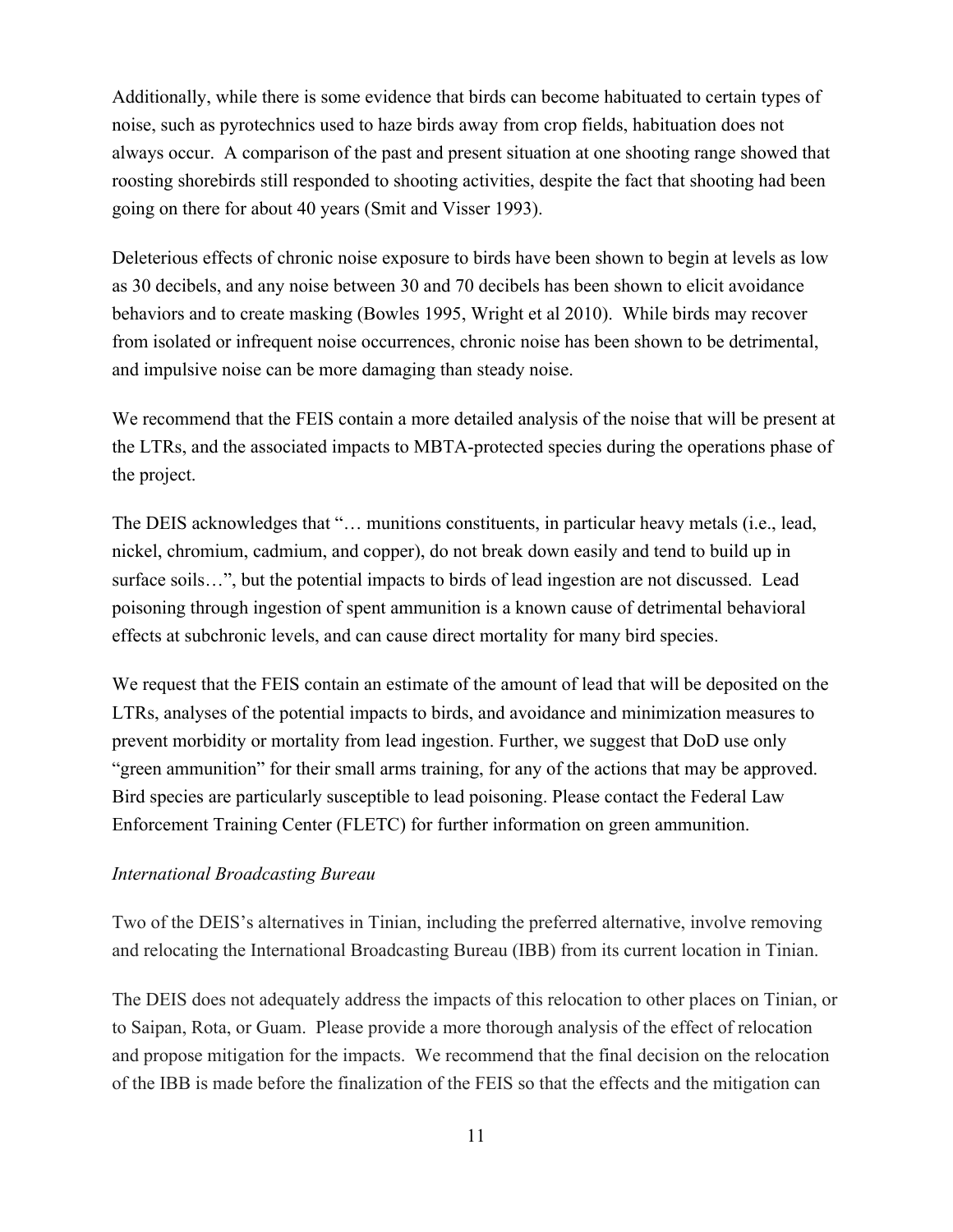#### be properly considered.

We recommend keeping the IBB relocation within the current proposed action footprint or MLA rather than moving the IBB to other islands. This recommendation avoids and minimizes impacts to listed species to the greatest extent practicable. All other proposed relocation sites outside Tinian, contain ecologically sensitive areas: the Sabana Conservation Area and critical habitat on Rota, habitat for multiple listed species in the Marpi area of Saipan, and recovery habitat for multiple listed species in the Finegayan area of Guam.

## *Pagan Island Inland Waters*

To protect high value resources, we recommend that upland Lake Sanhalom and its source springs be excluded from the impact area by moving the boundary of the impact area eastward. For Alternatives 1 or 2 we recommend that a 100-meter buffer zone is established around lowland Lake Sanhiyon and its adjacent tidally influenced wetlands to avoid disturbance to these fragile and unique ecosystems including the black sand berm between the ocean and Lake Sanhiyon.

Please include an analysis for the potential impacts to both the Lake Sanhiyon and Lake Sanhalom ecosystems from the proposed impact, live-fire, and maneuver activities in the FEIS. We are also requesting avoidance and minimization measures in a mitigation plan for the impacts.

#### *Cumulative impacts*

Chapter 5 of the DEIS includes a list of anticipated projects. The proposed action will also likely displace a number of cattle ranchers and occupants currently using the MLA on Tinian. Valuable natural resources such as limestone forests are in southern Tinian, on non-MLA land. If the current activities in the MLA relocate, they are likely to impact resources and habitat in southern Tinian. These actions are directly related to the proposed action.

Please include an impact analysis and appropriate mitigation for this anticipated result in the FEIS.

## **Invasive Species**

Any increases in training supported by shipping vessels and aircraft presents increased risk of introducing invasive species like the Brown Tree Snake, Coconut Rhinoceros Beetle, Little Fire Ant and the Solenopsis invicta Fire Ant from Okinawa. Detection and controls for all such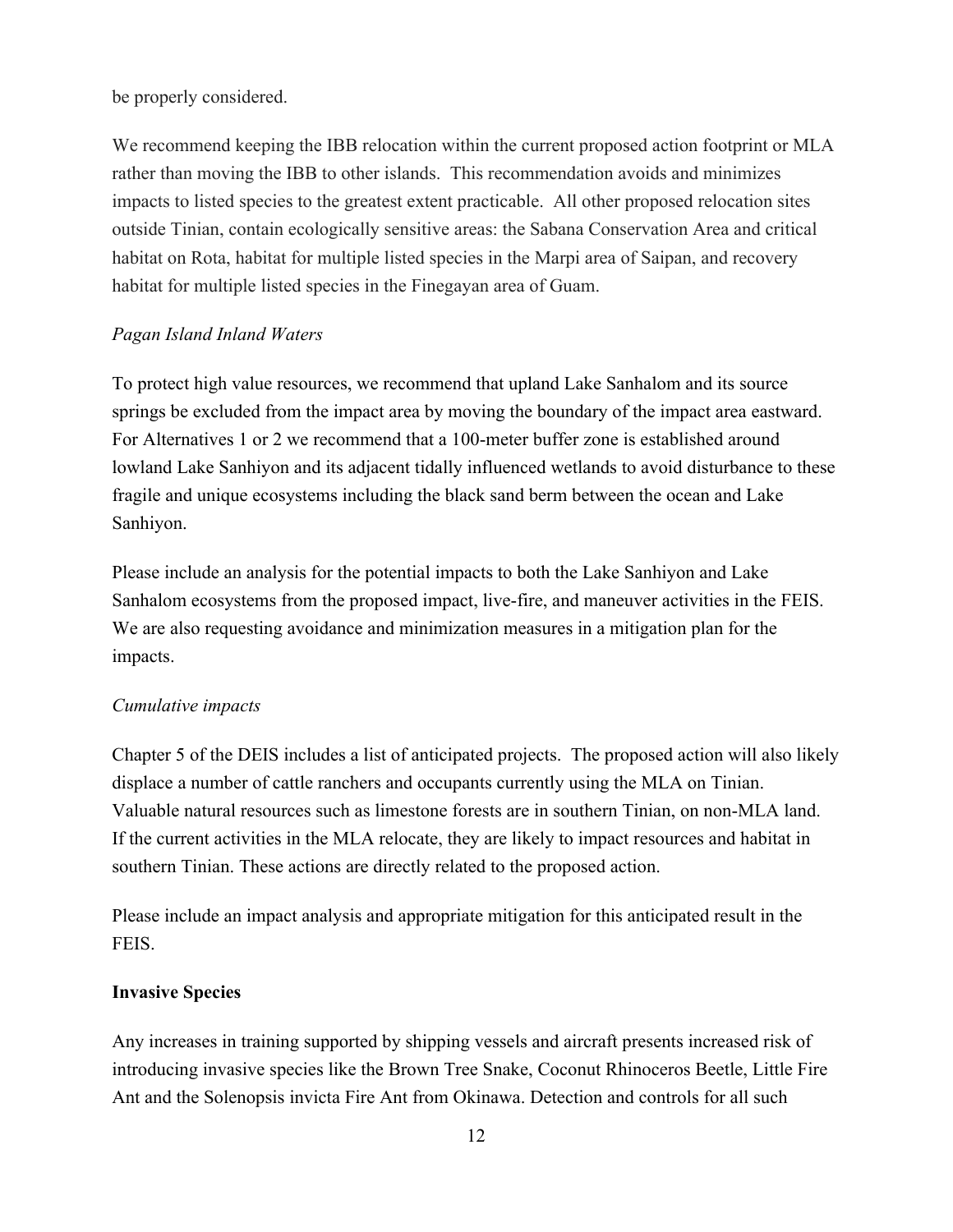invasives at origins and at destination sites in CNMI must be required mitigation.

## *Appendix D (Table D1, page D11) Brown Treesnake (BTS) Interdiction*

We recommend this section of the FEIS include language covering 100-percent redundant BTS inspections to be conducted at all receiving sites by canine detector teams for any arriving aircraft, vessel and associated cargo from Guam to the CNMI. In addition, this section proposes 100-percent inspection of all outgoing aircraft and cargo via ship and air from Guam to the CNMI with canine detector teams as well as inspections on Guam that are held in snake-free quarantine areas for all cargo transported to Tinian and when feasible to Pagan.

We recommend the phrase, "when feasible to Pagan" be deleted and replaced by: "require inspection of cargo and holding in a snake-free quarantine area on Guam when cargo is destined to both Tinian and Pagan". Both Tinian and Pagan require the same level of screening/BTS quarantine effort. When the Regional Biosecurity Plan is finalized, we also encourage the DoD to work cooperatively with PIFWO to develop and implement interdiction and control protocols applicable to CJMT activities.

#### **Marine Habitat**

Alternatives analyzed in the DEIS include amphibious beach landings. However the construction of a landing ramp at Unai Babui was not considered in the alternative analysis. Please incorporate this activity in an evaluation of the various alternatives by using various numbers of beaches, various levels of construction, and analyzing impacts associated with a range of options in the FEIS.

#### *Executive Summary (ES.3.2 Agency Consultation)*

We note that this section of the DEIS includes a list of various consultation that are underway, but does not include the Fish and Wildlife Coordination Act (FWCA). We recommend the FEIS include recognition of DoD's responsibilities under FWCA, and initiate those actions in regards to all actions that may control or modify waters of the United States.

### *Table 4.203*

The proposed mitigation measures in Table 4.20-3 are incomplete and in some cases are inappropriate types of mitigation to offset losses of marine resources. Marine species awareness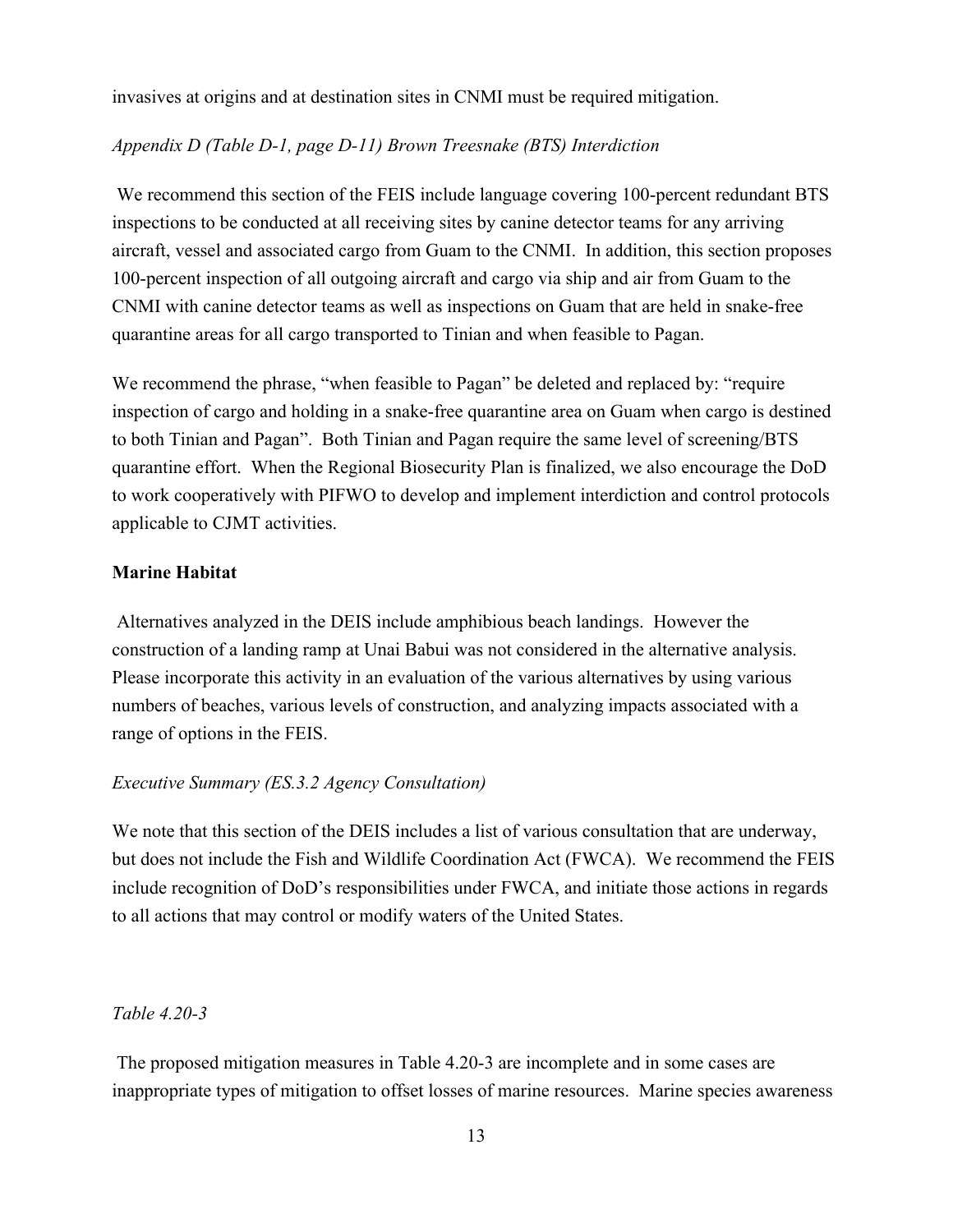training is not an appropriate measure to mitigate the losses associated with near shore marine impacts. Mooring buoys and fish aggregation devices are generally not considered appropriate as mitigation activities due to the difficulty in measuring benefits from such mitigation measures. The FEIS should include the appropriate types and scale of mitigation requirements.

We note that the scale and complexity of mitigation for some proposed actions may be extraordinarily high as discussed below. Based on the scale of impact, we provide specific concerns and recommendations in the following paragraphs.

#### *Tinian*

Conclusions for operational impacts seem to be based on the areal comparison of impact areas to total coral reef area on Tinian. Despite the varying levels of amphibious activities at each beach, a determination of significant impact (SI) for operations would be justifiable at Unai Babui and Unai Masalok with the proper comparisons and evaluation. This is further reinforced by considering that the proposed action involves the use of landing craft air cushion (LCACs), and in light of the coral resources reported in section 4.10 and Appendix M2.

We recommend changing the listed operational impacts for Unai Babui and Unai Masalok to SI.

#### *Unai Chulu*

The proposed construction of an in-water landing area at Unai Chulu is estimated to directly impact 10.3 ac (4.2 ha) with another 10.3 ac (4.2 ha) of indirect impact. The construction of such a structure underwater at a remote location with little existing marine habitat degradation poses a significant challenge for offsetting the anticipated marine resource losses. If the proposed action is selected, the direct loss of resources from construction will require compensatory mitigation as per the 2008 Compensatory Mitigation for Losses to Aquatic Resources (33 CFR Parts 325 & 326; 40 CFR Part 230).

Compensatory mitigation for this scale of impact will be difficult, and we are unsure if this scale is practically achievable on Tinian. The suggested mitigation options in Table 4.10-7 are not sufficient and will need to be expanded in order to adequately achieve a scale of mitigation that will meet legal requirements under the 2008 rule.

#### *Appendix D*

Best management practices listed in Appendix D only briefly discuss mitigation measures to reduce sedimentation impacts that arise during construction and rubble movement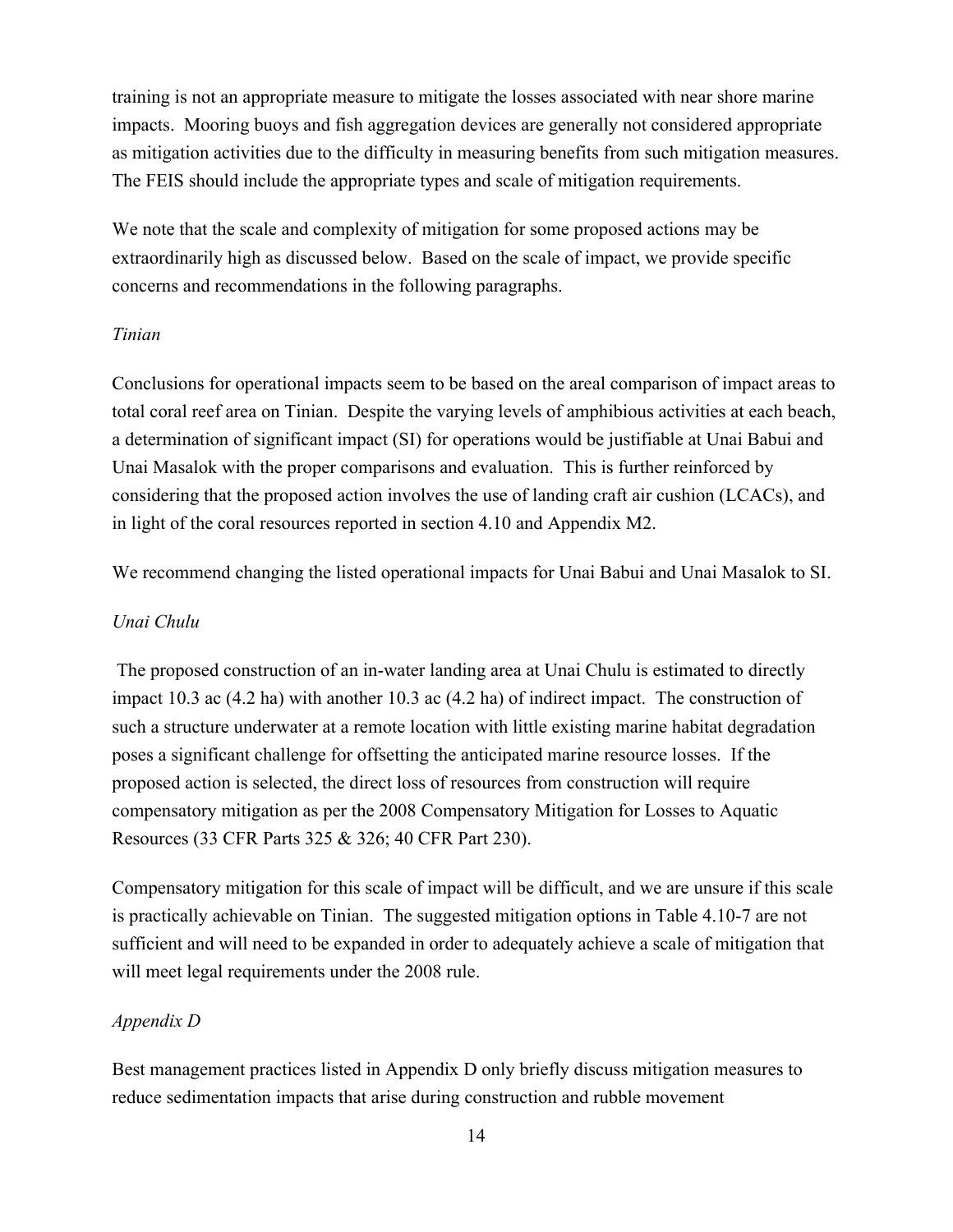post-construction and may be inadequate. We recommend that the FEIS include a sedimentation control plan that includes: data on anticipated sedimentation impacts; specific measures to be implemented; a monitoring strategy to measure effectiveness; and post-construction benthic monitoring to document sedimentation impacts.

Appendix D does not include any BMPs for the indirect impacts associated with excess rubble generation due construction activities. Impacts associated with excess rubble generation have been well documented for vessel groundings. This particular issue has been successfully addressed in the past. Please include measures to remove excess rubble generation on coral reefs in the FEIS.

#### *Appendix J*

An additional concern associated with a major modification of the reef crest is the increased coastal erosion associated with the higher wave energy reaching the beach. This erosion may have severe impacts on the inner reef flat and beach. Although the conclusion of the analysis in Appendix J was that the breach in the reef crest caused by the proposed construction "should not significantly alter shoreline coastal processes and cause erosion of the beach," the report also states, "The limited spatial extent and volume of sand at Babui and Chulu suggests that the beaches are vulnerable to either natural or man-made perturbations."

The report further states, "the prevailing wave and current dynamics of both sites would act to rebuild the beaches over time, although it is not known how quickly or to what degree," which further adds to the uncertainty. Please provide a more thorough evaluation and discussion on how the DoD will provide required compensatory mitigation for the associated marine resource losses in the FEIS.

#### *Unai Babui and Unai Masalok*

#### *Table 2.42*

Potential impacts associated with LCAC landings at Unai Babui and Unai Masalok are inadequately described in the DEIS. Please provide more technical information on the impact that operation of such vehicles may have on benthic communities. Based on their individual potential impact and the number of the planned landings (Table 2.42), the cumulative impacts from LCAC landings will be significant for coral and marine habitats.

The potential landing sites for LCACs are presented at specific locations. However, it is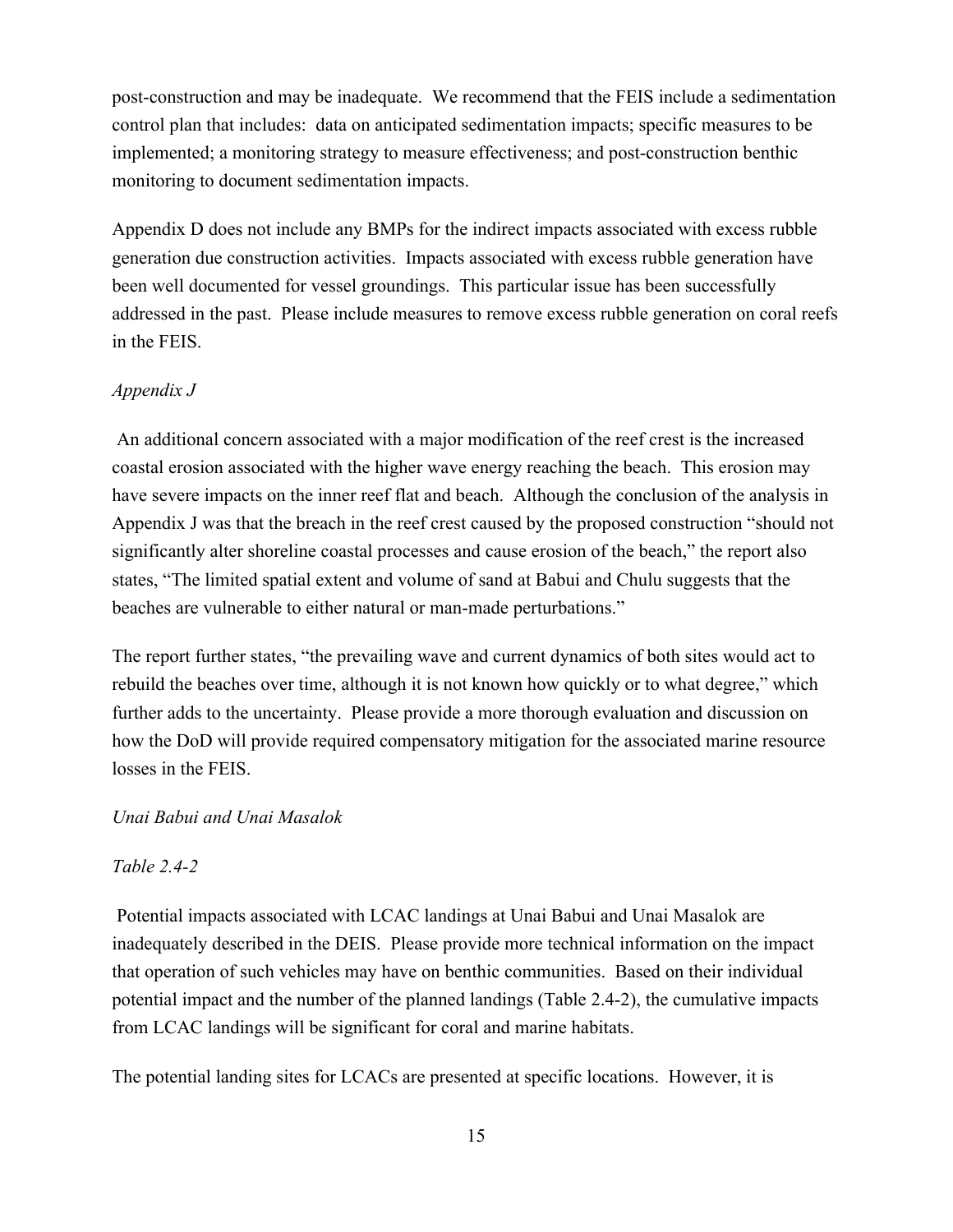uncertain how accurately and consistently the vessels can land at these specific sites. We believe clarification is needed on this issue in the FEIS and address whether a potential increase in the proposed landing sites is needed as well.

As the analysis currently stands, the proposed narrow landing sites may represent an underestimation of impacts to marine resources.

## *Tinian Harbor*

The infrastructure at the commercial harbor is not in good condition, and there is currently only a single pier which is capable of supporting the offloading of island supplies. With the level of construction proposed on the island, it is uncertain if the harbor can support this increase in its present state. We are concerned that inwater work at the harbor may need to occur due to its present condition and would be appropriately analyzed as part of this proposed action.

We recommend that DoD evaluate the adequacy of the harbor and its facilities in light of the proposed construction on the island and include any appropriate analysis for additional work needed in the FEIS.

#### *Pagan*

Not all beaches have equal vulnerability as the DEIS stated that, "Gold and South Beach are rich and complex reefs and proposed operation activities would impact a larger number of coral colonies and species..." Impacts to South Beach are estimated to be 72 ac (29 ha) of the 121 ac (49 ha) proposed on Pagan. This beach is also one of the most coral-rich beaches (Figure 4.10-16 shows some areas as high as 40-50 percent and 50-60 percent coral cover) affected by the proposed action including LCAC landings.

Given that this single beach comprises 60 percent of the proposed operational impact area, and that the impacts to this beach would be significant, we recommend that the operational impacts for amphibious landings on Pagan be listed as SI. Gold Beach is also referred to a rich and complex reef and for similar reason should be considered as a SI.

Given the varying level of impacts associated with different beaches, we recommend analyzing the impacts to individual beaches.

The DEIS states that there will be "flagging or marking of particular coral heads at Green Beach to avoid during training operations." However, it is not clear how and when this will be done.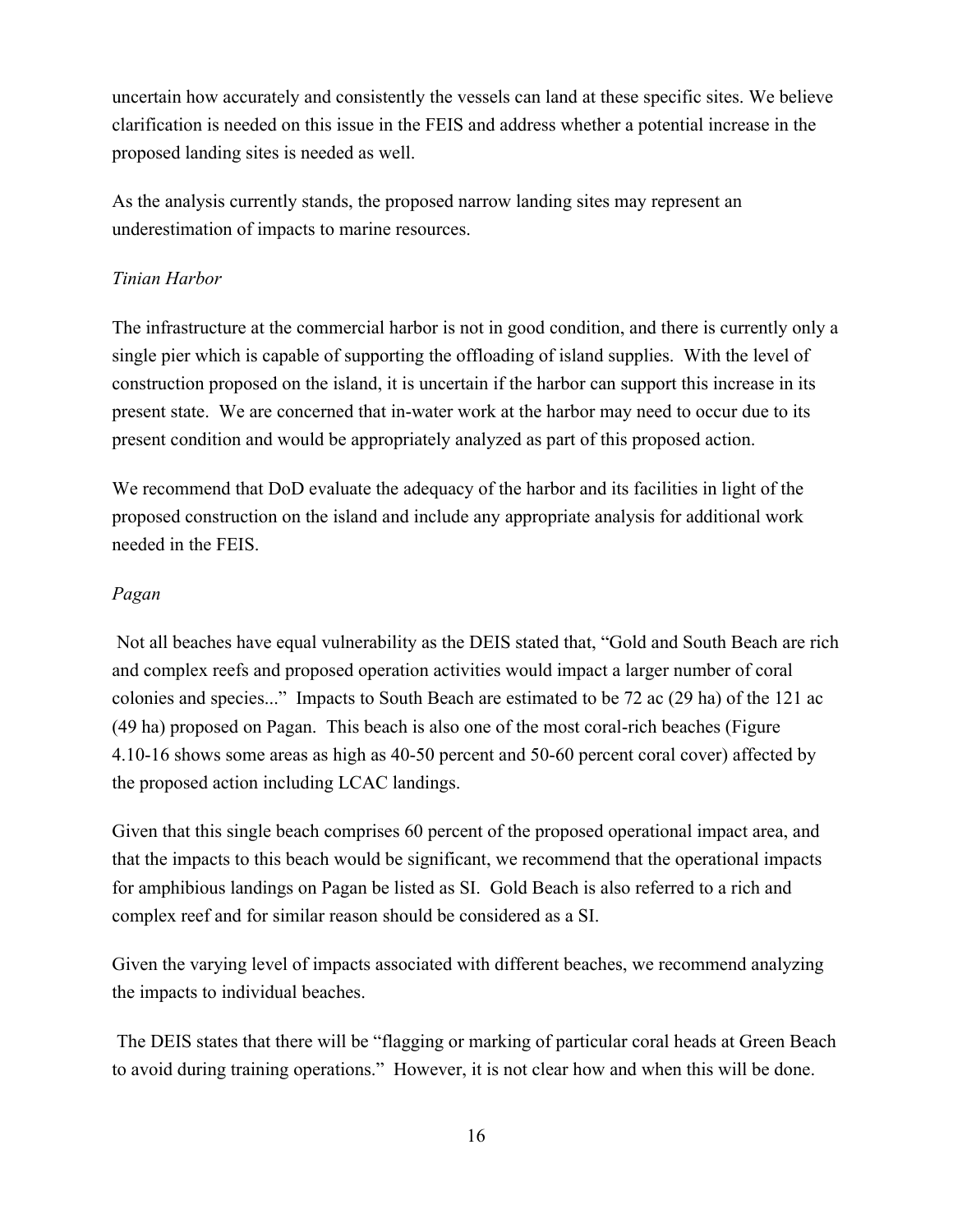Please provide further clarification on this avoidance measure in the FEIS.

## *Appendix M2*

Appendix M2 provides some limited information regarding North Beach, but complete surveys were not conducted. Preliminary data suggests the area has significant resources, but based on this limited information, the DEIS concludes that the impacts will be LSI. We recommend that additional information be collected at this site and the potential impacts be re-evaluated before completion of the FEIS.

## *Section 4.18.2*

The proposed breakwater analyzed in this section would have significant impacts to coral, but there is no discussion of options to constructing the breakwater that might achieve its purposes with fewer impacts. Please include a discussion of alternatives or options to the dock and breakwater on Pagan.

## *Potential issues not fully addressed in the DEIS*

The DEIS does not address potential impacts from terrestrial erosion associated with issues such as live fire (particularly in the High Impact Hazard Area) and potential wildland fires associated with those actions. Field artillery including indirect firing positions are proposed adjacent to Gold and South Beaches. Activities at these sites, particularly regular vehicle traffic in support of the artillery, have the potential to erode the friable volcanic soils characteristic of Pagan, with subsequent translated effects to adjacent reefs as a result of land-based sediment inputs.

We recommend that the risk of such indirect, land-based impacts to coral reefs, and methods by which they might be avoided, minimized, or mitigated, should be analyzed and discussed in the FEIS for Pagan.

Additionally, the potential direct and indirect effects of the proposed actions will have significant adverse effects that could directly impact cultural and natural resources on Tinian and Pagan. There is limited analysis in the DEIS about the effects of the actions on natural, cultural, and historic resources by the proposed actions. There needs to be additional research and recognition of these resources and analysis of impacts on their traditional values and uses by CNMI residents before completing a FEIS and ROD. More alternatives that would be less harming to the resources should be presented.

Access by the public to the lands owned by the people of the CNMI, but leased to DoD for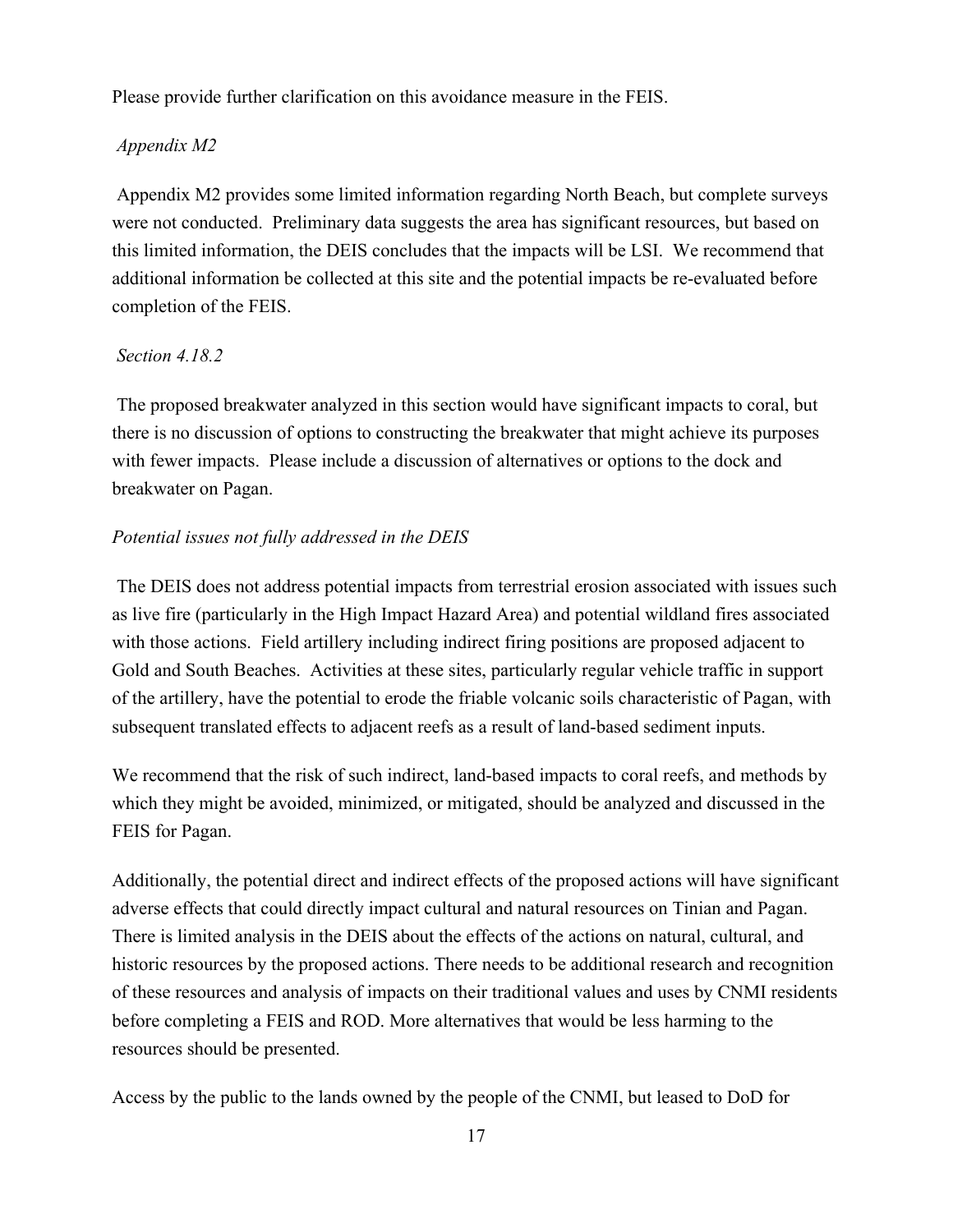training would be significantly limited by all training alternatives. This would be significant impacts to both residents and tourists who desire to visit these important sites. As tourism is the primary economic driver of the CNMI economy, this will be a significant financial loss to the economy. Further, the resources accessed by residents and tourists may be altered and damaged resulting in their value being diminished.

This was not adequately addressed in the environmental justice section of the DEIS.

All training alternatives include use of the historic runways of the NHL on Tinian, by aircraft and support vehicles. These historic runways are slowly breaking down through age, weather, and use. We are concerned that increased use will further deteriorate the resource at an increased pace and negatively impact the historic integrity. How will DoD avoid, minimize and/or mitigate this impact?

The proposed action specifies that five beaches on Pagan, (Unai Apan, Unai Shomohon, Unai Palapala, Unai Dikiki, and Unai Regusa) are proposed for amphibious exercises. However, no cultural resource surveys have been done of the five areas offshore of these beaches. Presented photographic evidence from WWII indicates that there are likely submerged cultural resources (sunken ships), adjacent to at least one beach.

Finally, the proposed action does not address how the current residents of Pagan will treated. An NPS staffer met 15 residents of Pagan on a research trip by vessel in June. Some residents live on Pagan year-round.

## **Summary**

This proposal has challenging components both in the terrestrial and aquatic environments. The basis of our comments is to more fully understand the implications of the proposal. In the FEIS please include: more complete information on terrestrial and marine resources; a more thorough potential project impacts analysis that could lead to determination of the least environmentally damaging alternative practicable; and a clearer commitment to avoid unnecessary impacts, minimize unavoidable impacts, and adequately compensate or mitigate the latter.

The island of Pagan contains no NPS designated properties, but does contain many sites that are eligible for inclusion on the National Register of Historic Places and are identified as such in the DEIS. Additionally, we recognize the variety and health of the natural resources on and around Pagan. We believe that proposed actions on Pagan will significantly impact the cultural and natural resources in a very significant way. Many of the resources on Pagan are rare and in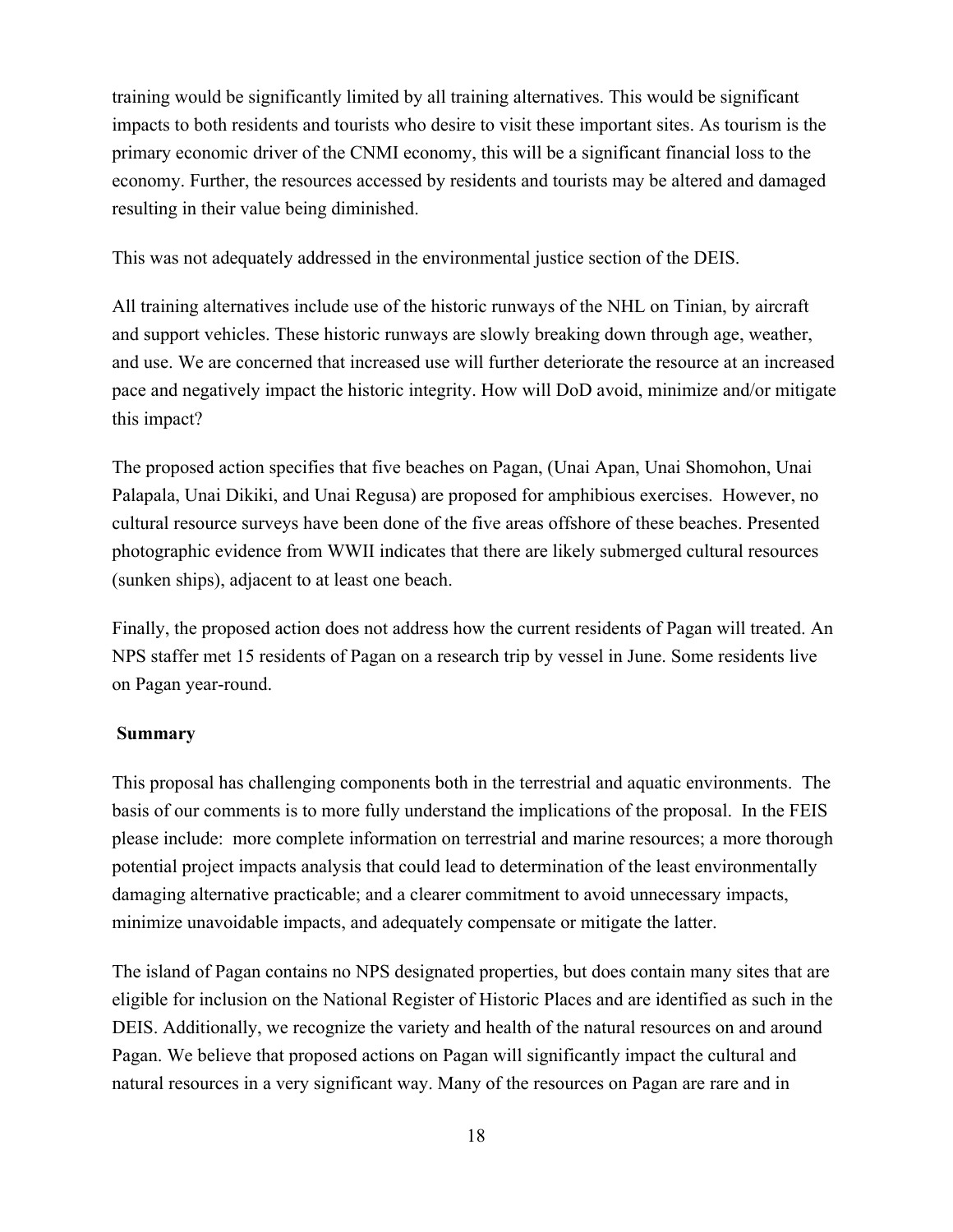pristine condition and would be damaged or lost by the proposed actions.

## *Proposed edits*

| Chapter | Section | Page    | Line | Comment                                                                                                                                                                                                                                                                                                                                                         |
|---------|---------|---------|------|-----------------------------------------------------------------------------------------------------------------------------------------------------------------------------------------------------------------------------------------------------------------------------------------------------------------------------------------------------------------|
| ES      |         | $ES-1$  |      | Introduction does not state if this<br>DEIS addresses the Unconstrained<br>Training Concept, Appendix C.                                                                                                                                                                                                                                                        |
| ES      | General |         |      | Document does not address<br>requirements of 16 U.S.C. 470h-2(f)<br>and 36 CFR Part $800.10(f)$ "to the<br>maximum extent possible, undertake<br>such planning and actions as may be<br>necessary to minimize harm to such<br>landmark" regarding the impacts on<br>the resources and values of the<br>National Historic Landmarks on<br>Tinian, and on Saipan. |
| ES      | General |         |      | The Programmatic Agreement of 2011<br>commits to maintaining public access<br>to military leased lands in North<br>Tinian along Eighth Avenue as a<br>mitigating measure for Guam and<br>CNMI Military Relocation EIS of<br>2011. This commitment needs to be<br>addressed in this new DEIS.                                                                    |
| ES      | ES.3.2  | $ES-5$  |      | Please add NHPA Section 110(f),<br>National Park Service.                                                                                                                                                                                                                                                                                                       |
| ES      | 5.1     | $ES-14$ |      | Two anticipated projects: Relocation<br>of the International Broadcasting<br>Bureau, Tinian; and a New Dock and                                                                                                                                                                                                                                                 |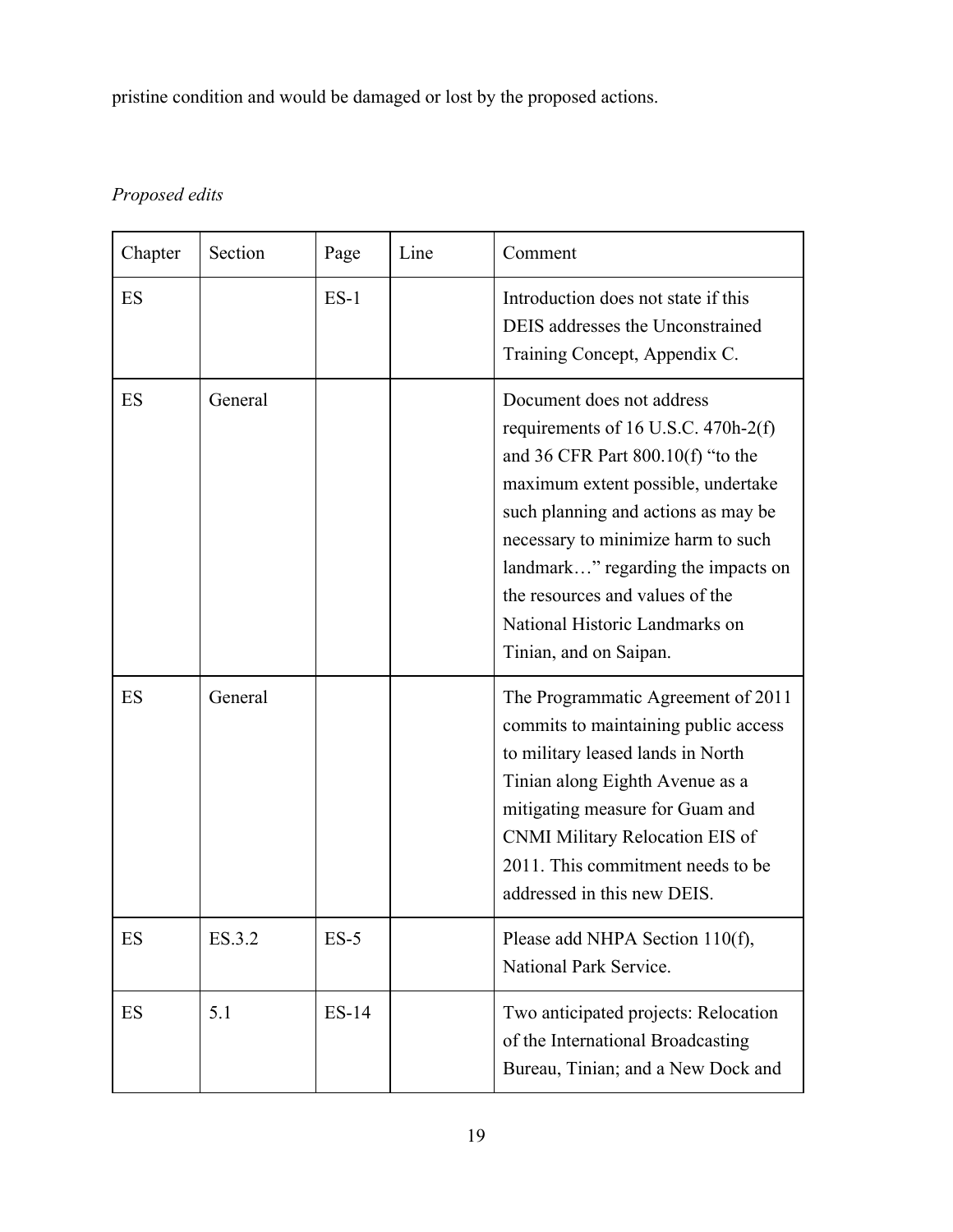|    |            |                          | Breakwater, Pagan are foreseeable<br>actions but are not addressed.                                                                                                                                                                                                                                                                                                                                                                |
|----|------------|--------------------------|------------------------------------------------------------------------------------------------------------------------------------------------------------------------------------------------------------------------------------------------------------------------------------------------------------------------------------------------------------------------------------------------------------------------------------|
| ES | ES.5.2.4   | $ES-16$                  | There is no designation of where the<br>amphibious attack vehicles and other<br>track and heavy vehicles will drive<br>when going from one area to another.<br>Suggest designating travel routes.                                                                                                                                                                                                                                  |
| ES | Table ES-1 | $ES-18$                  | It is not clear when the Categorical<br>Exclusion was completed. Add date<br>for clarity.                                                                                                                                                                                                                                                                                                                                          |
| ES | Fig ES-3   | $ES-25$                  | Tinian, All Action Alternatives has<br>areas marked "No Training Area".<br>Three are wetlands, but fourth<br>immediately east of North Field<br>cannot be located in DEIS.                                                                                                                                                                                                                                                         |
| ES | Table ES-4 | ES-54                    | Summary of Impacts for Tinian<br>Alternatives for Recreation, LSI<br>relative construction is incorrect when<br>the areas will be closed during<br>construction.                                                                                                                                                                                                                                                                   |
| ES | Table ES-4 | $ES-51-$<br><b>ES-55</b> | Table does not list cultural resources<br>by a site number or name, but only by<br>development terms such as "Range"<br>Complex A". Impacts are summarized<br>by abbreviations such as "SI" for<br>significant impact, and "LSI" for less<br>than significant. An objective<br>evaluation should be accomplished<br>utilizing process and terminology<br>found in 36 CFR Part 800, and<br>completed by site number and/or<br>name. |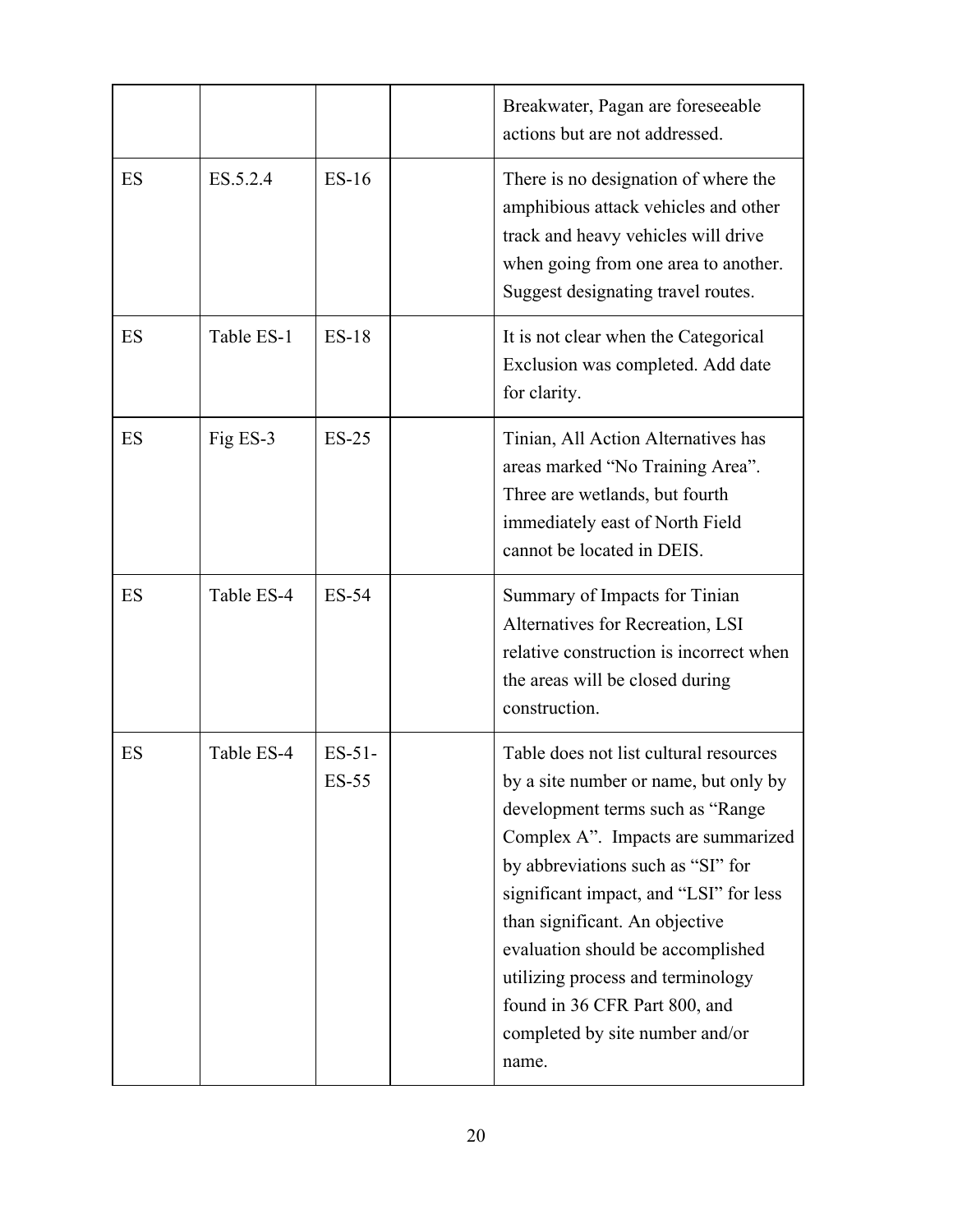| ES             | Table ES-5 |                          | Summary of Impacts for Pagan<br>Alternatives for Cultural Impacts only<br>summarizes with "LSI". An analysis is<br>needed.                                                                                                                                                                       |
|----------------|------------|--------------------------|--------------------------------------------------------------------------------------------------------------------------------------------------------------------------------------------------------------------------------------------------------------------------------------------------|
| ES             | $ES-6$     | ES-64-<br>$ES-65$        | Table states no mitigation currently<br>proposed for the Shinto Shrine and<br>Hinode American Memorial. The<br>names for these two historic features<br>should be clarified as NKK Shinto<br>Shrine, and Hinode Shinto Shrine. An<br>avoidance or relocation alternative<br>should be presented. |
| ES             |            | $ES-70-$<br>$ES-71$      | Consider including bird, reptile,<br>mollusk, flatworm and amphibian<br>species, or change to "non-native plant"<br>and animal". Snakes should not be<br>exempt.                                                                                                                                 |
| ES             |            | $ES-73-$<br><b>ES-74</b> | Where are Potential Mitigation<br>projects listed? Table ES-6? Or<br>Section 4.20?                                                                                                                                                                                                               |
| ES             | $ES-6$     | $ES-75$<br><b>ES-77</b>  | Table refers to the consultation<br>process under Section 106 of NHPA,<br>but not by name. Concurrent<br>requirements exist to address impacts<br>under NEPA and NHPA rather than<br>refer to another document.                                                                                  |
| 2              | 2.2        | $2 - 7$                  | Specific information on the types of<br>aircraft and weapons should be<br>included. Specific impacts can be<br>anticipated from various aircraft and<br>weapons.                                                                                                                                 |
| $\overline{2}$ | $2.2 - 3$  | $2 - 15$                 | There is a need to state cumulative.                                                                                                                                                                                                                                                             |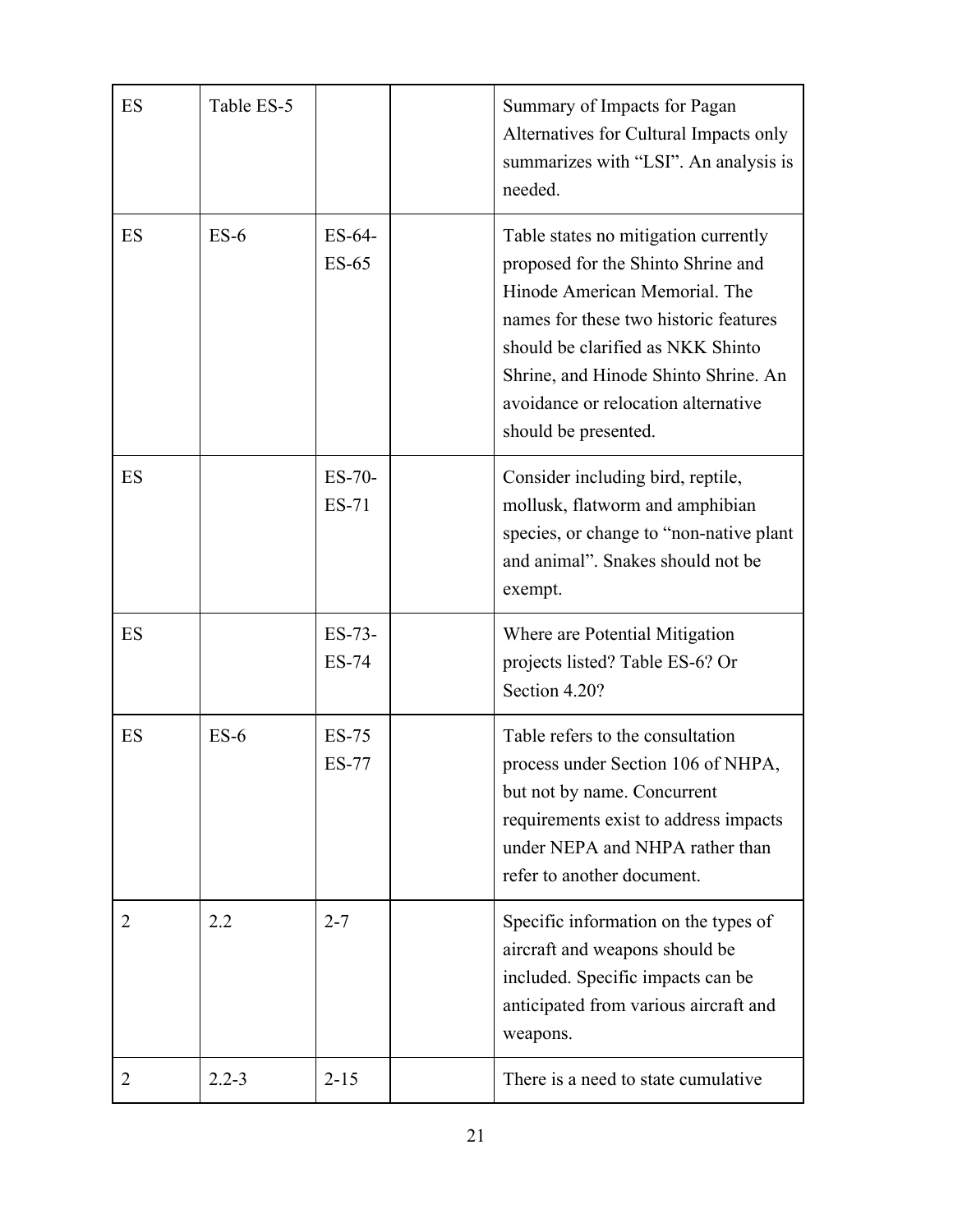|                |                          |                        | Unit $(s)$ training.                                                                                                                                                                                                                                                                                                                                                            |
|----------------|--------------------------|------------------------|---------------------------------------------------------------------------------------------------------------------------------------------------------------------------------------------------------------------------------------------------------------------------------------------------------------------------------------------------------------------------------|
| $\overline{2}$ | $2.2.4.2 -$<br>2.2.4.4.1 | $2 - 16 -$<br>$2 - 22$ | Need to specify equipment proposed,<br>ie. M1A1 Abrams battle tanks?                                                                                                                                                                                                                                                                                                            |
| $\overline{2}$ | 2.2.4.3                  | $2 - 18$               | Will all maneuver areas be subject to<br>the combined level Range and<br>Training Area scenarios?                                                                                                                                                                                                                                                                               |
| $\overline{2}$ | 2.3.3.1                  | $2 - 28$               | Alternatives characterized the airfield<br>on Pagan as "inactive". This is<br>incorrect as occasional small civilian<br>fixed wing and helicopters utilize the<br>field.                                                                                                                                                                                                        |
| 2              | 2.4.1                    | $2 - 31$               | Although "Best Management"<br>Practices" are in Apendix D,<br>"Standard Operating Procedures" are<br>not listed in DEIS. Only 2 BMPs are<br>listed for cultural resources. The<br>Secretary of the Interior's Standards<br>for Rehabilitation should be provided.<br>Second item, post-review discoveries,<br>is confusing. Avoidance of cultural<br>resources should be a BMP. |
| $\overline{2}$ | 2.4.1.2.12.4             | $2 - 62$               | Pages and Figure 2.4-11 describes<br>laydown along Runways B,C, and D<br>which would be an adverse effect to<br>the NHL. How is this consistent with<br>the Secretary of the Interior's<br>Standards for Rehabilitation?                                                                                                                                                        |
| $\overline{2}$ | 2.4.1.2.12.4             | $2 - 62$               | Describes alteration of Unai Chulu,<br>that would significantly alter the<br>character of the NHL. Landing beach<br>has a seaward component.                                                                                                                                                                                                                                    |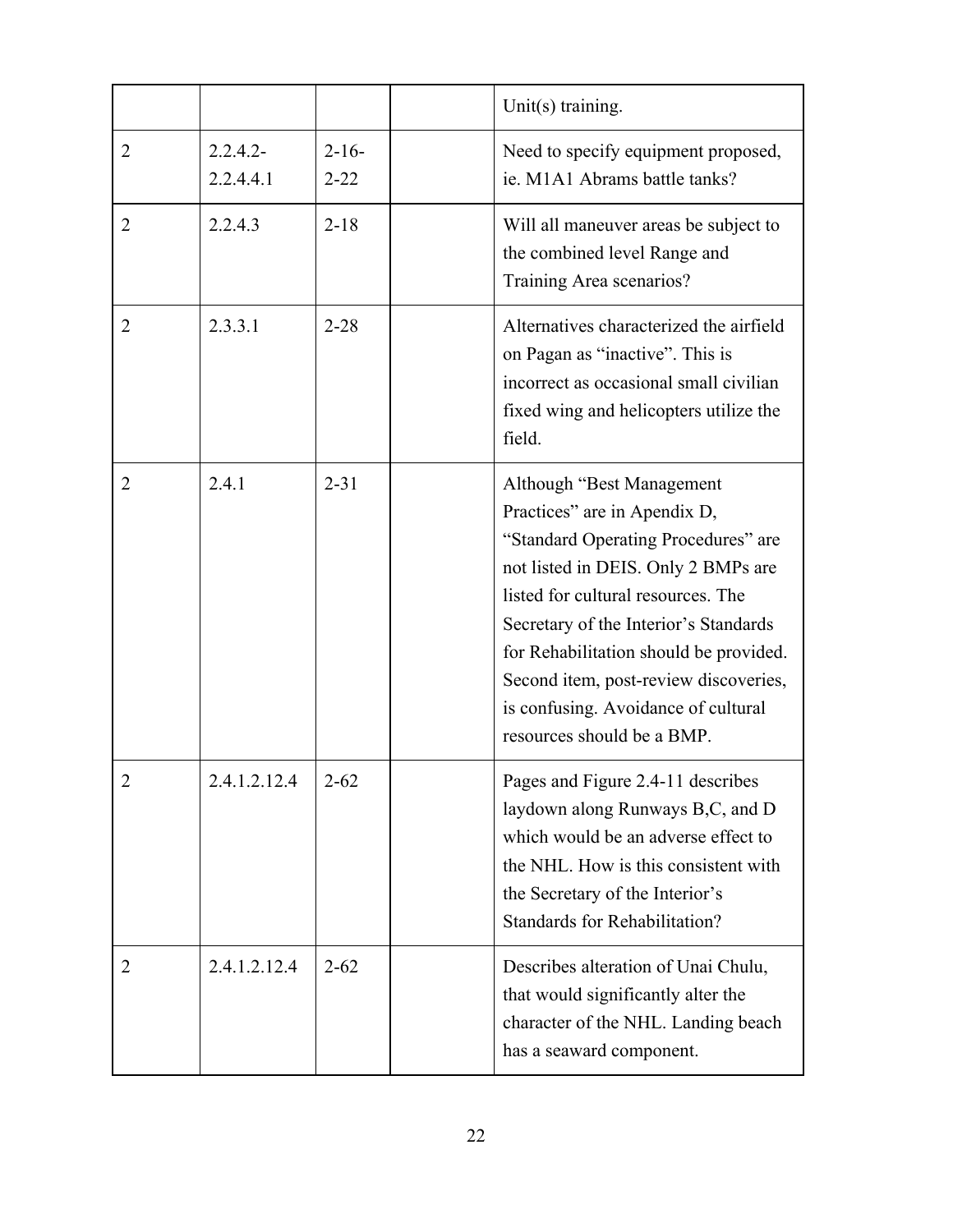| $\overline{2}$ | 2.4.1.3.5   | $2 - 70$ |                | Does not list aviation gunfire and<br>bombing support components of<br>training.                                                                                                                                                                                                                                                                                                                                                                                                                                                                                                      |
|----------------|-------------|----------|----------------|---------------------------------------------------------------------------------------------------------------------------------------------------------------------------------------------------------------------------------------------------------------------------------------------------------------------------------------------------------------------------------------------------------------------------------------------------------------------------------------------------------------------------------------------------------------------------------------|
| 3              | 3.2.4       | 3        | $\sim17$       | Earthquake magnitudes are no longer<br>measured "on the Richter Scale".<br>Proper phrasing would be " 40<br>earthquakes of magnitude 6.5 to 8.1<br>have occurred "                                                                                                                                                                                                                                                                                                                                                                                                                    |
| 3              | 3.2.5.2.2   | $3 - 11$ | $\sim$ 21      | Add "volcanic ash fall" to list of<br>possible geologic hazards for Tinian.                                                                                                                                                                                                                                                                                                                                                                                                                                                                                                           |
| 3              | 3.2.5.2.2.x | $3 - 11$ |                | Add a section for Tinian under<br>Geologic Hazards "Volcanic Activity"<br>1. Volcanic ash erupted by the<br>Northern Mariana volcanoes<br>north of Saipan are capable of<br>affecting affecting operations<br>on Tinian. Trace amounts of<br>ash from recent eruptions of<br>Pagan and Anatahan have<br>fallen on Tinian. Ash<br>transported at flight altitudes<br>above Tinian can disrupt air<br>travel to/from the island.<br>Similarly, clouds of SO2 gas<br>erupted by the volcanoes and<br>blown to Tinian can be a health<br>concern for people with<br>respiratory ailments. |
| 3              | 3.2.6.2.2.1 | $3 - 21$ | line $\sim$ 13 | The volcano monitoring network will<br>also monitor seismic activity including<br>a couple of stations monitoring ground<br>acceleration, critical to do a<br>preliminary damage assessment in the                                                                                                                                                                                                                                                                                                                                                                                    |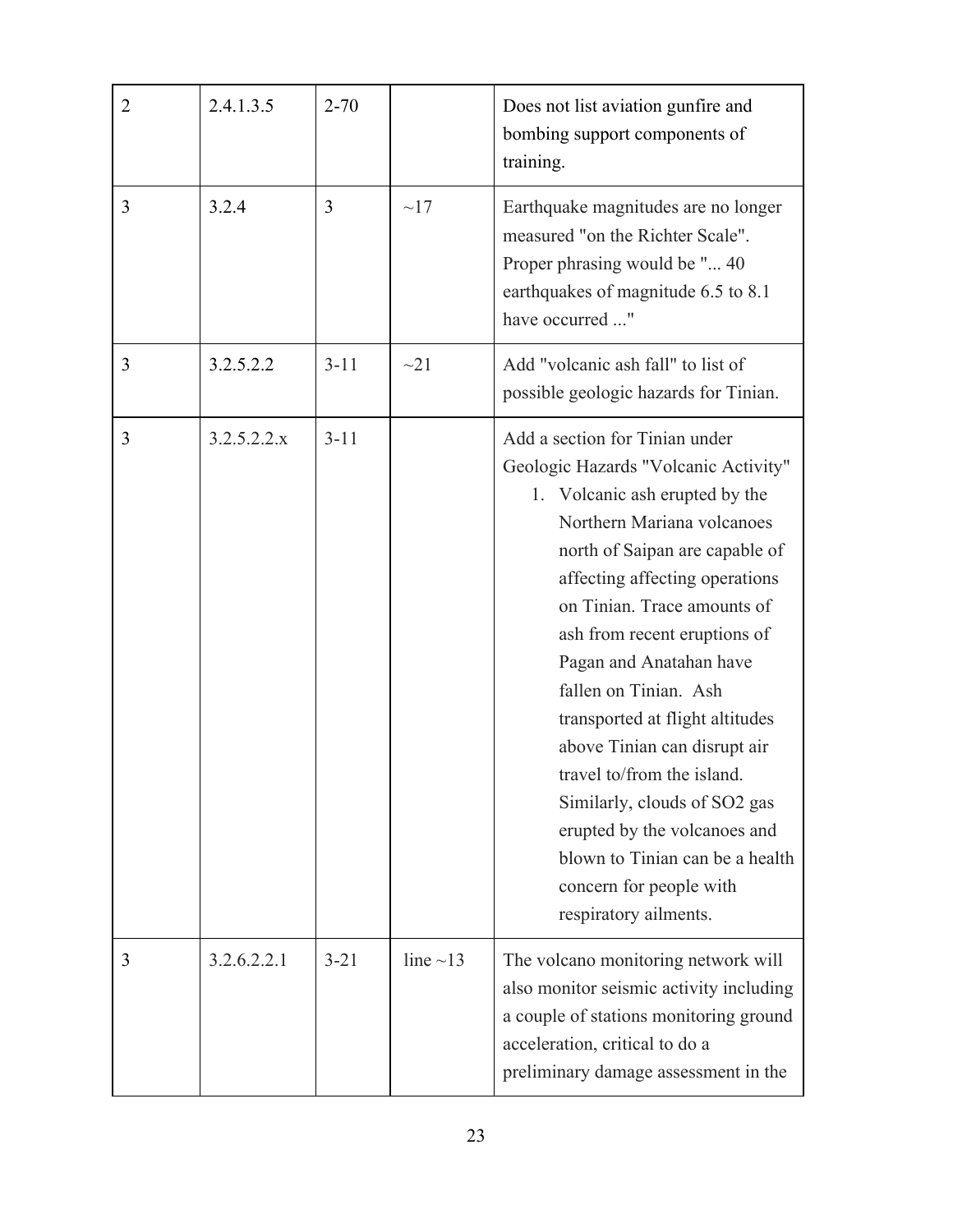|   |          |           |             | event of a large earthquake. Suggest<br>"A volcano monitoring network<br>provides ground acceleration<br>information for preliminary estimates<br>of damage to infrastructure on Pagan<br>resulting from a strong earthquake.<br>The same network would also aid the<br>National Oceanic and Atmospheric<br>Administration in characterizing the<br>tsunami threat when a large regional<br>earthquake occurs."                                                           |
|---|----------|-----------|-------------|---------------------------------------------------------------------------------------------------------------------------------------------------------------------------------------------------------------------------------------------------------------------------------------------------------------------------------------------------------------------------------------------------------------------------------------------------------------------------|
| 3 | 3.11     | $3 - 196$ |             | Lacking specific information on the<br>cultural resources that potentially will<br>be affected.                                                                                                                                                                                                                                                                                                                                                                           |
| 3 | 3.11     | $3 - 196$ |             | There is a statement that "Currently,<br>Department of Defense actions within<br>this area are covered by two<br>Programmatic Agreements – one for<br>military training activities relating to<br>the Mariana Islands Range Complex<br>EIS/OEIS (DoN 2010a) and one for<br>Guam and CNMI Military Relocation<br>EIS (DoN 2010b) to establish four<br>ranges on Tinian." There is a need to<br>explain exactly what that means<br>relative to the actions under this DEIS. |
| 3 | 3.17.5.1 | $3 - 302$ | $\sim\!\!4$ | "The active volcano located on<br>Northern Pagan is monitored by the<br>U.S. Geological Survey via satellite"<br>could be misleading as the term<br>"monitoring" can mean different<br>things to different people USGS does<br>use satellite data to detect activity, but<br>there is no forecasting capability, and                                                                                                                                                      |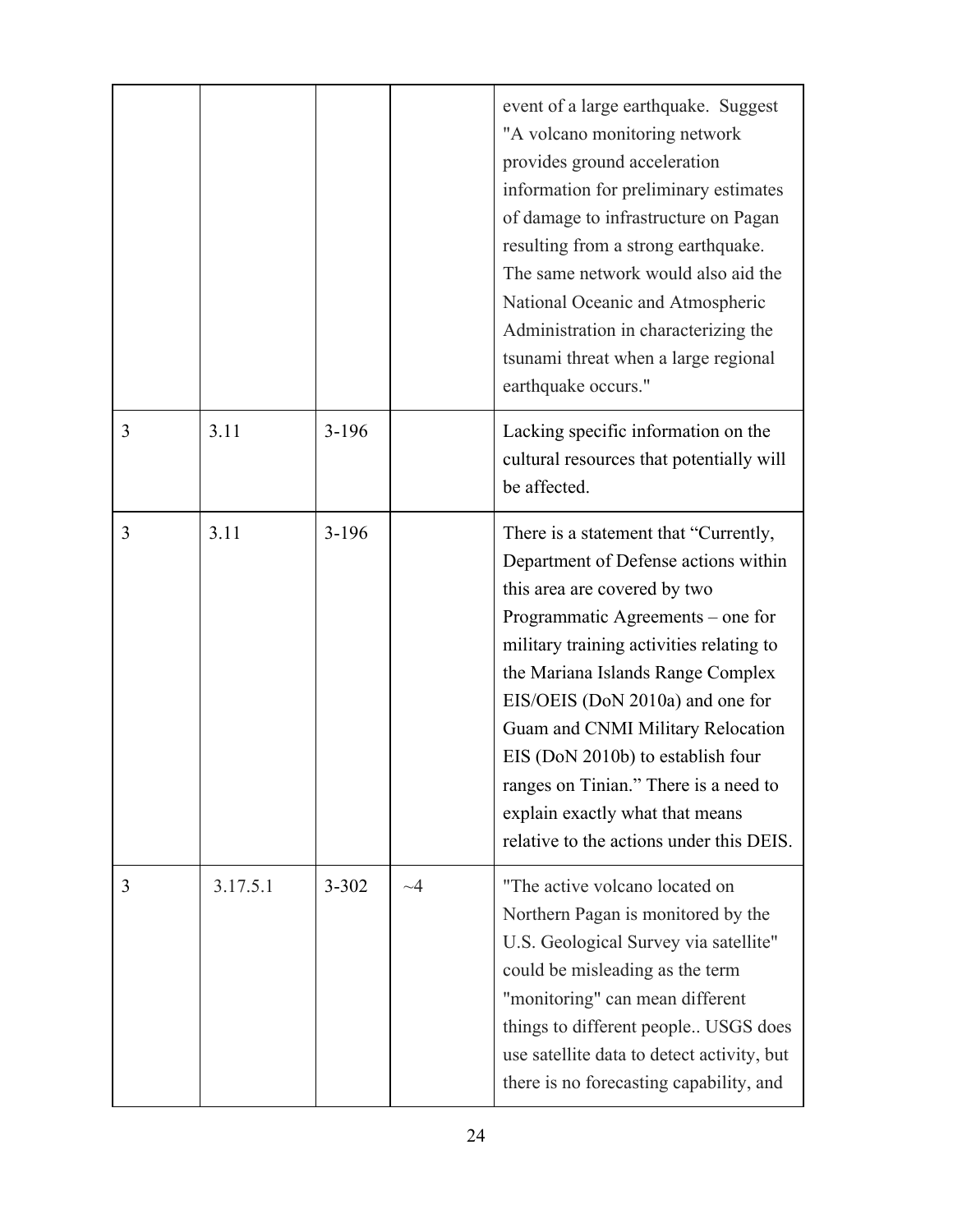|   |             |           | lag times between the onset of activity<br>and detection could be hours. Suggest<br>"The U.S. Geological Survey tracks<br>and confirms eruptive activity using<br>satellite data."                                                                                                                                        |
|---|-------------|-----------|---------------------------------------------------------------------------------------------------------------------------------------------------------------------------------------------------------------------------------------------------------------------------------------------------------------------------|
| 4 | 4.2.3.1.1.1 | $4 - 9$   | Description of construction proposed<br>for Unai Chulu would alter the<br>character of the historic landing beach,<br>an adverse impact. This is not<br>consistent with Table ES-4, page<br>ES-56 finding of LSI (Less than<br>Significant Impact).                                                                       |
| 4 | 4.2.3.1.2   |           | Operation Impacts, does not have a<br>discussion on Maneuver Areas.<br>Combined maneuvers can be expected<br>to result in serious disturbance of soils<br>and cultural resources near the surface.<br>We are particularly concerned with<br>tracked vehicles, and any digging such<br>as fox holes or defensive trenches. |
| 4 | 4.5         | $3 - 196$ | Noise impacts should include the<br>cultural resources located within the<br>NHL on Saipan which can reasonably<br>be anticipated.                                                                                                                                                                                        |
| 4 | 4.11        | 4-327     | We suggest that impacts to cultural<br>resources should itemize each cultural<br>resource, the source of the impacts,<br>and the expected results of these<br>impacts.                                                                                                                                                    |
| 4 | 4.11.1      | 4-327     | Section discusses "The analysis also<br>considers potential impacts to other<br>kinds of resources that may not be<br>eligible for the National Register of                                                                                                                                                               |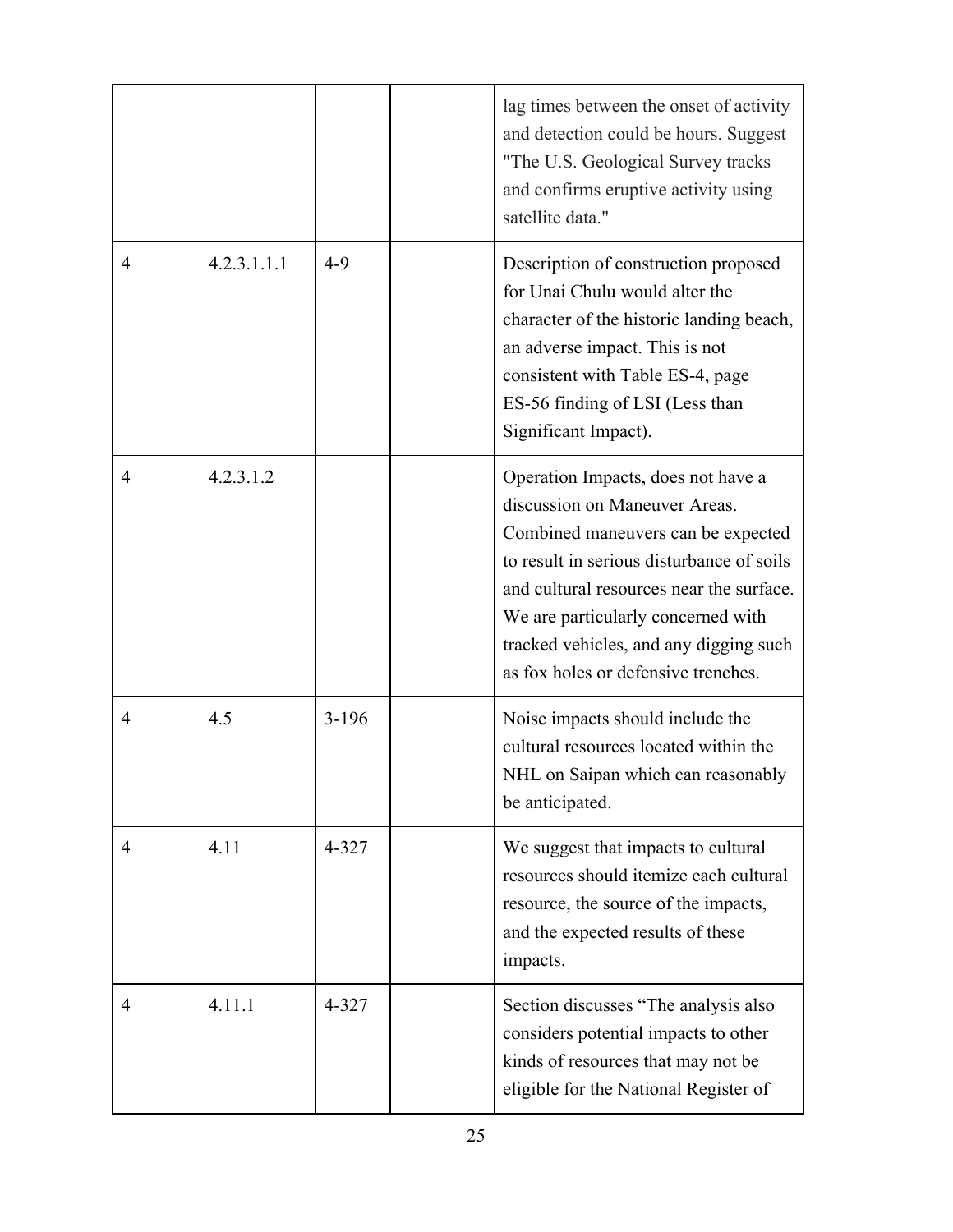|   |            |       | Historic Places" This appears to<br>describe traditional cultural practices<br>and traditional cultural properties and<br>should be described and evaluated<br>here.                                                                                                                                                                                                 |
|---|------------|-------|----------------------------------------------------------------------------------------------------------------------------------------------------------------------------------------------------------------------------------------------------------------------------------------------------------------------------------------------------------------------|
| 4 | 4.11.1     | 4-327 | Operations should be described more<br>than "range use". Impacts at each<br>Range Complex have been verbally<br>described yet this detail is absent here.                                                                                                                                                                                                            |
| 4 | 4.11.2.1   | 4-328 | Avoidance and Minimization<br>Measures should be detailed for each<br>cultural resource including maps.                                                                                                                                                                                                                                                              |
| 4 | 4.11.2.2   |       | Relying on future determined "Best<br>Management Practices" and "Standard<br>Operating Procedures" may or may<br>not result in adequate mitigation.<br>These practices and procedures should<br>be identified and in place prior to any<br>construction and use under this action.                                                                                   |
| 4 | 4.11.3     |       | Increased use of North Field NHL<br>runways by aircraft and vehicles will<br>further deteriorate the old pavement<br>and suffer loss of historic fabric and<br>integrity of the Landmark.                                                                                                                                                                            |
| 4 | 4.11.3.1.1 | 4-334 | Table 4.11-1 states there are 9 historic<br>properties in Range Complex B and<br>then discussion page 4-331 states "No<br>resources of cultural importance were<br>identified within Range Complex B".<br>Analysis of Range Complex D states<br>"the Landmark would be significantly"<br>impacted by ground disturbance",<br>but it is considered "beneficial". Next |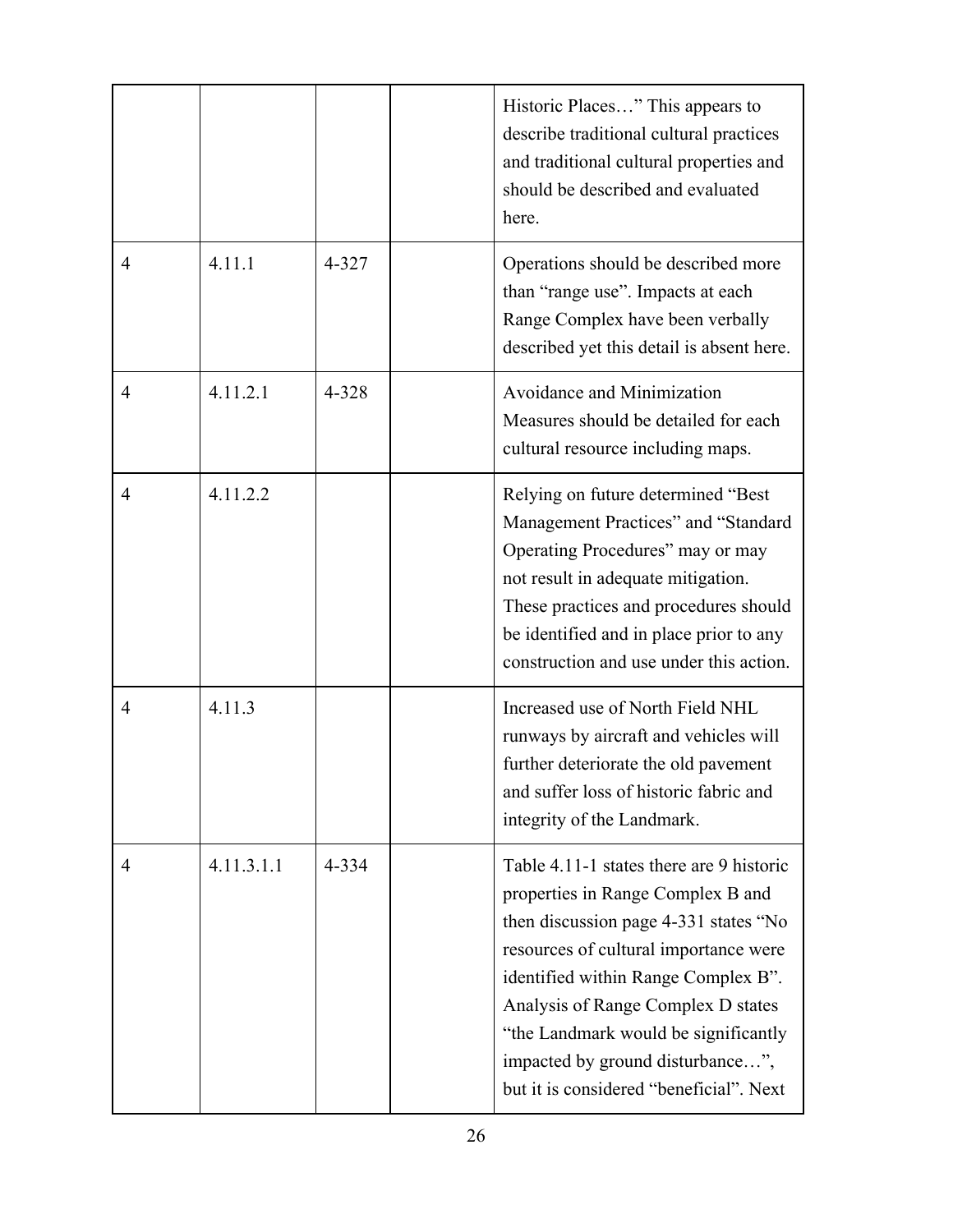|                |            |                      | paragraph states "No resources of<br>cultural importance were identified<br>within Range Complex D." Range<br>Complex D is on North Field NHL.<br>This section seems inaccurate or<br>inconsistent and should be<br>reevaluated.                                                                                                                                                                                                                                  |
|----------------|------------|----------------------|-------------------------------------------------------------------------------------------------------------------------------------------------------------------------------------------------------------------------------------------------------------------------------------------------------------------------------------------------------------------------------------------------------------------------------------------------------------------|
| $\overline{4}$ | 4.11.3.1.2 | $4 - 334 -$<br>337   | <b>Statements "Resources of cultural</b><br>importance, such as cemeteries,<br>memorials, or potential areas with<br>medicinal plants, would not be directly<br>impacted at these training assets by<br>training operations" and "Therefore,<br>intermittent and temporary loss of<br>public access is not considered a<br>significant indirect impact to cultural<br>resources" are conclusions not<br>supported by any factual analysis.<br>Analysis is needed. |
| $\overline{4}$ | $4.11 - 8$ | $4 - 351$            | Table 4.11-8 Summary of Potential<br>Mitigation Measures for Tinian<br>Alternatives is vague but could be<br>described with meaningful description.                                                                                                                                                                                                                                                                                                               |
| 4              | 4.11.4.1.1 | $4 - 353 -$<br>4-355 | Pagan, Construction Impacts<br>(alternative 1). Clearing of 600 acres<br>in the High Impact Area north and 167<br>acres in the isthmus is concluded as<br>"minimal". This is not supported by<br>analysis. Then page 4-354 states no<br>construction will occur in the landing<br>beaches. This is not logical if a dock<br>and breakwater are anticipated.<br>Another statement "Both of these<br>areas have a low potential for                                 |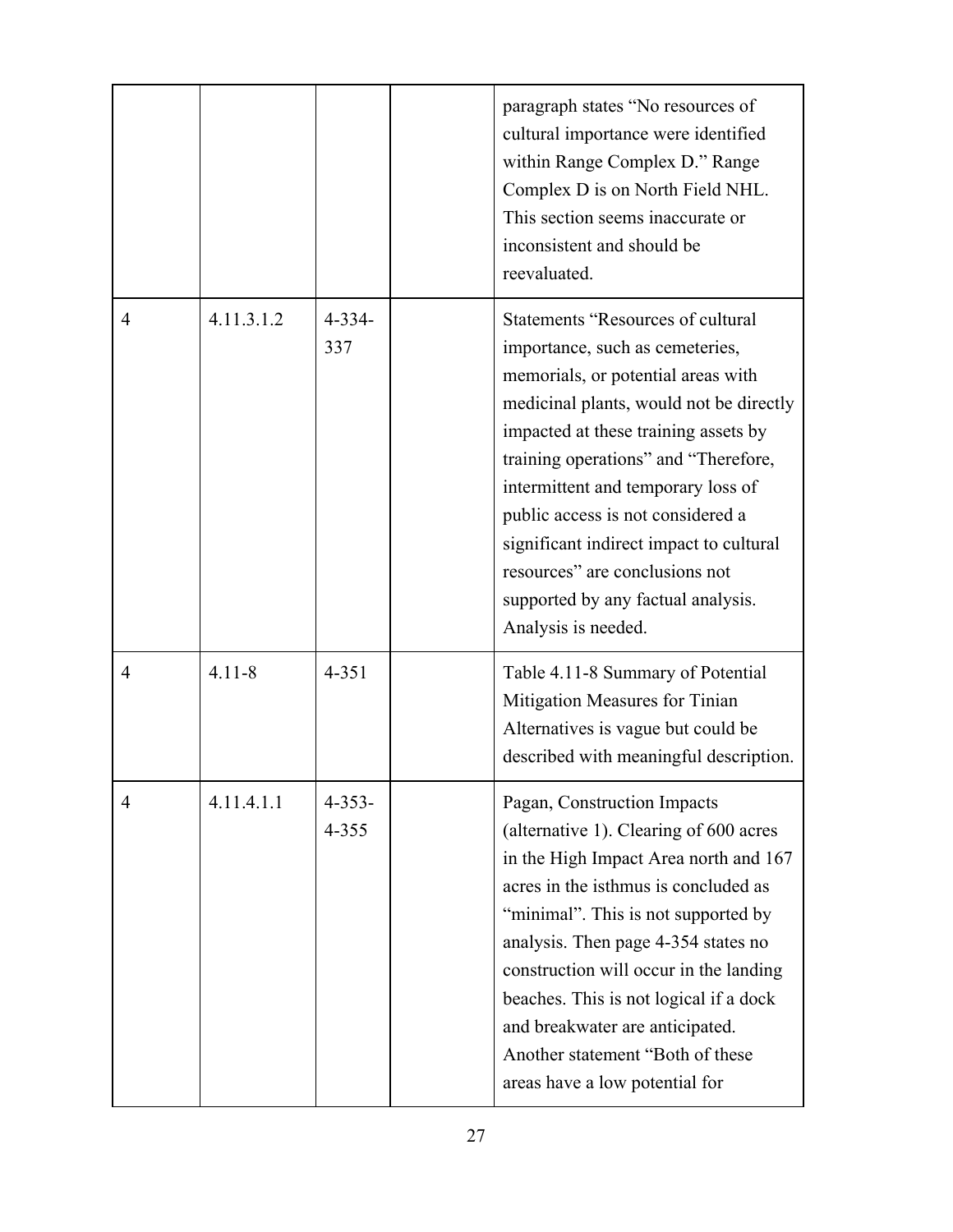|                |             |                      |           | containing historic properties". The<br>EIS should identify the cultural<br>resources and how they will be<br>impacted.                                                                                                                                                                                                                                                                                                                                                                                                           |
|----------------|-------------|----------------------|-----------|-----------------------------------------------------------------------------------------------------------------------------------------------------------------------------------------------------------------------------------------------------------------------------------------------------------------------------------------------------------------------------------------------------------------------------------------------------------------------------------------------------------------------------------|
| $\overline{4}$ | 4.11.4.1.2  | $4 - 355 -$<br>4-358 |           | Operation Impacts fails to specifically<br>describe cultural resources, sources of<br>impacts, and expected impacts.<br>"Former residents indicate that there<br>are probably at least eight latte<br>villages located primarily along the<br>coastal areas", yet no survey is cited to<br>document and allow avoidance.                                                                                                                                                                                                          |
| $\overline{4}$ | $4.11 - 14$ | $4 - 363$            |           | Summary of Potential Mitigation<br>Measures for Pagan Alternatives<br>provides no specifics on impacts and<br>offers no specific mitigation.                                                                                                                                                                                                                                                                                                                                                                                      |
| 4              | Tables      |                      |           | While the document identifies cultural<br>resources within the Area of Potential<br>Effects for the proposed action, there<br>is no document produced to satisfy<br>Section 800.5 of the ACHP Section<br>106 regulations titled "Assessment of<br>adverse effects". Tables in chapter 4<br>attempt to categorize the effects with<br>conclusions such as LSI: less than<br>significant impact. The DEIS should<br>identify adverse effects on identified<br>resources and then identify mitigations<br>proposed to those effects. |
| 5              | 5.3.17.2.1  | $5 - 85$             | $\sim$ 23 | "The active volcano located on<br>Northern Pagan is monitored by the<br>U.S. Geological Survey via satellite"<br>could be misleading as the term                                                                                                                                                                                                                                                                                                                                                                                  |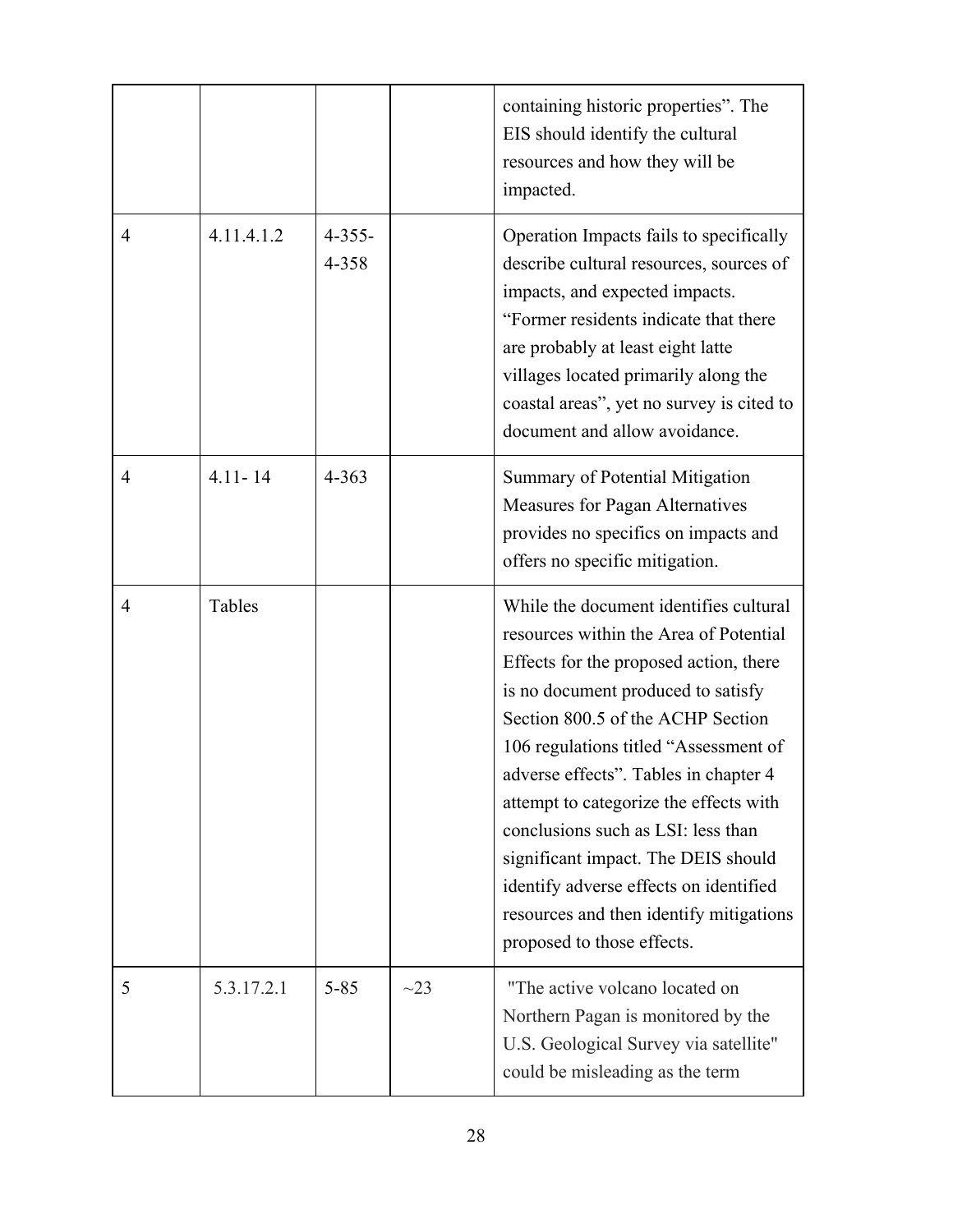|   |            |          |           | "monitoring" can mean different<br>things to different people USGS does<br>use satellite data to detect activity, but<br>there is no forecasting capability, and<br>lag times between the onset of activity<br>and detection could be hours. Suggest<br>"The U.S. Geological Survey tracks<br>and confirms eruptive activity using<br>satellite data."                                                                                                                                                                                                                                                                               |
|---|------------|----------|-----------|--------------------------------------------------------------------------------------------------------------------------------------------------------------------------------------------------------------------------------------------------------------------------------------------------------------------------------------------------------------------------------------------------------------------------------------------------------------------------------------------------------------------------------------------------------------------------------------------------------------------------------------|
| 5 | 5.3.17.2.2 | $5 - 86$ | 1         | Suggest " U.S. Geological Survey<br>volcano monitoring network that was<br>installed in 2013 "                                                                                                                                                                                                                                                                                                                                                                                                                                                                                                                                       |
| 5 | 5.3.17.2.4 | $5 - 86$ | $\sim$ 24 | Suggest "The volcanic activity<br>monitoring network could be<br>considered to have a beneficial impact<br>to human health and safety because it<br>provides the infrastructure to collect<br>data that allows advance notice of<br>pending volcanic hazards, not only to<br>Pagan and the need for evacuation<br>there, but to the entire region warning<br>of possible drifting clouds of ash and<br>gas that can affect air transportation<br>and activities on Saipan, Tinian, and<br>Guam. Such a network also aids in<br>characterizing regional earthquakes<br>and the tsunami threat posed by large<br>regional earthquakes" |

We would be pleased to discuss these issues further with you in order to thoroughly cover impacts this designation would have.